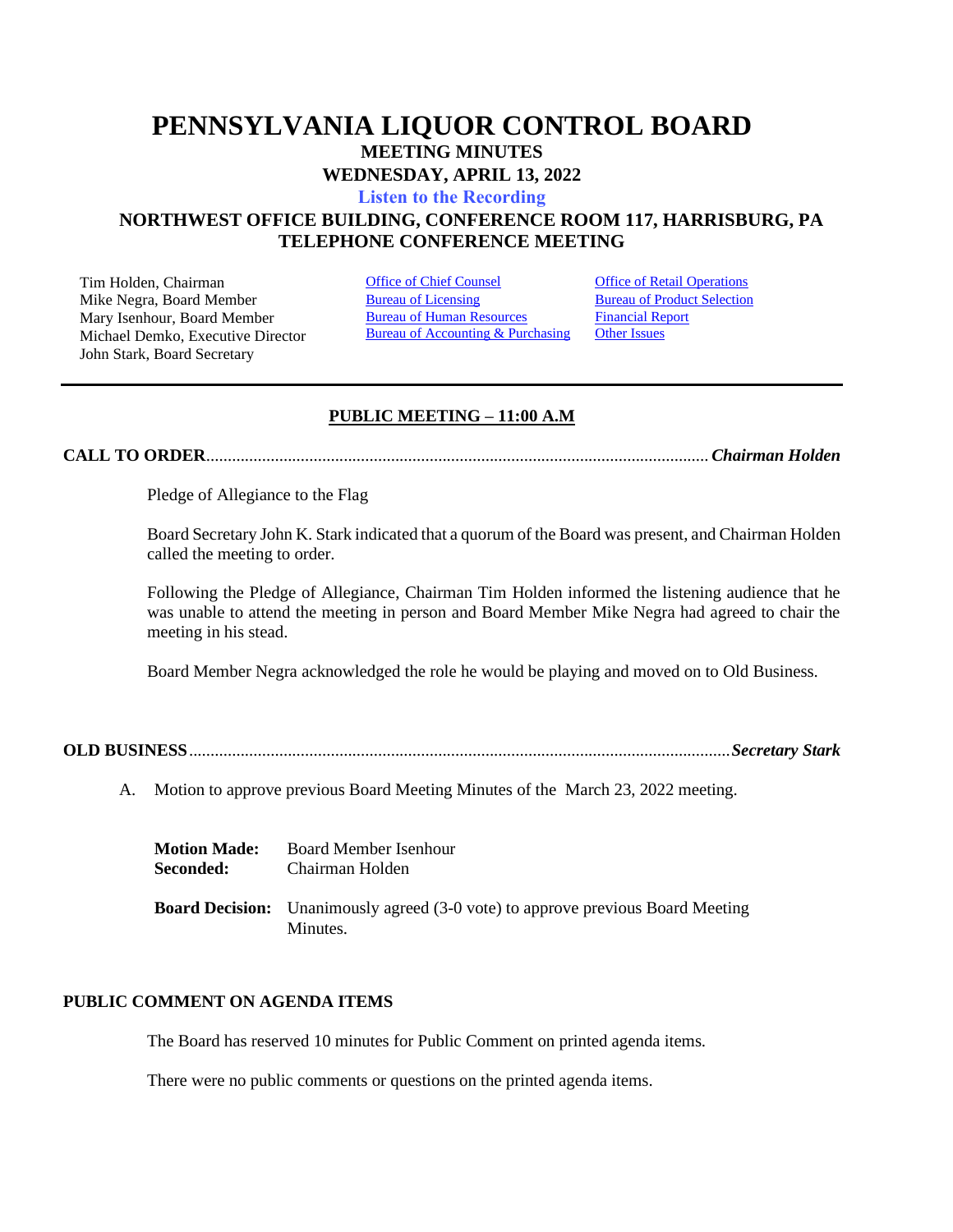Note: Board Minutes are not officially approved until all required signatures are affixed.

# **NEW BUSINESS**

<span id="page-1-0"></span>

| (1) | Danquiche Price v. PLCB<br>Board of Review Docket $-2021289663-BR$ | <b>Appeal to the Commonwealth Court</b>                                          |  |
|-----|--------------------------------------------------------------------|----------------------------------------------------------------------------------|--|
|     | <b>Motion Made:</b><br>Seconded:                                   | Board Member Isenhour<br>Chairman Holden                                         |  |
|     | <b>Board Decision:</b>                                             | Unanimously agreed (3-0 vote) not to approve an appeal to Commonwealth<br>Court. |  |

*From the Bureau of Licensing*..........................................................*Tisha Albert, Director of Regulatory Affairs Stephanie McGrath, Acting Director of Licensing*

<span id="page-1-1"></span>

| (1) | 236 East Lincoln Highway, LLC<br>t/a Andrea's Jazz Café<br>(LID No. 105567) Case No. 21-9065<br>236 East Lincoln Highway<br>Coatesville, Chester County |                                                 | New – Economic Development<br>Restaurant                                 |
|-----|---------------------------------------------------------------------------------------------------------------------------------------------------------|-------------------------------------------------|--------------------------------------------------------------------------|
|     | <b>Motion Made:</b><br>Seconded:                                                                                                                        | <b>Board Member Isenhour</b><br>Chairman Holden |                                                                          |
|     | <b>Board Decision:</b>                                                                                                                                  |                                                 | Unanimously agreed (3-0 vote) to approve the new application.            |
| (2) | 500 Mansfield Avenue Owner, LLC<br>(LID No. 108319)<br>500 Mansfield Avenue<br>Pittsburgh, Allegheny County                                             | t/a DoubleTree by Hilton Pittsburgh Greentree   | New & Request to Sell Other<br>Items on the Licensed Premises -<br>Hotel |
|     | <b>Motion Made:</b><br>Seconded:                                                                                                                        | <b>Board Member Isenhour</b><br>Chairman Holden |                                                                          |
|     | <b>Board Decision:</b><br>Unanimously agreed (3-0 vote) to approve the new application and the<br>request to sell other items on the licensed premises. |                                                 |                                                                          |
| (3) | <b>Black Flag Distilling Co.</b>                                                                                                                        |                                                 | New & Requests for an Interior                                           |

**t/a Black Flag Distillery** (LID No. 110176) 4758 Scheidys Road North Whitehall Township Coplay, Lehigh County

Connection with Another Business & Dual Employment – Limited Distillery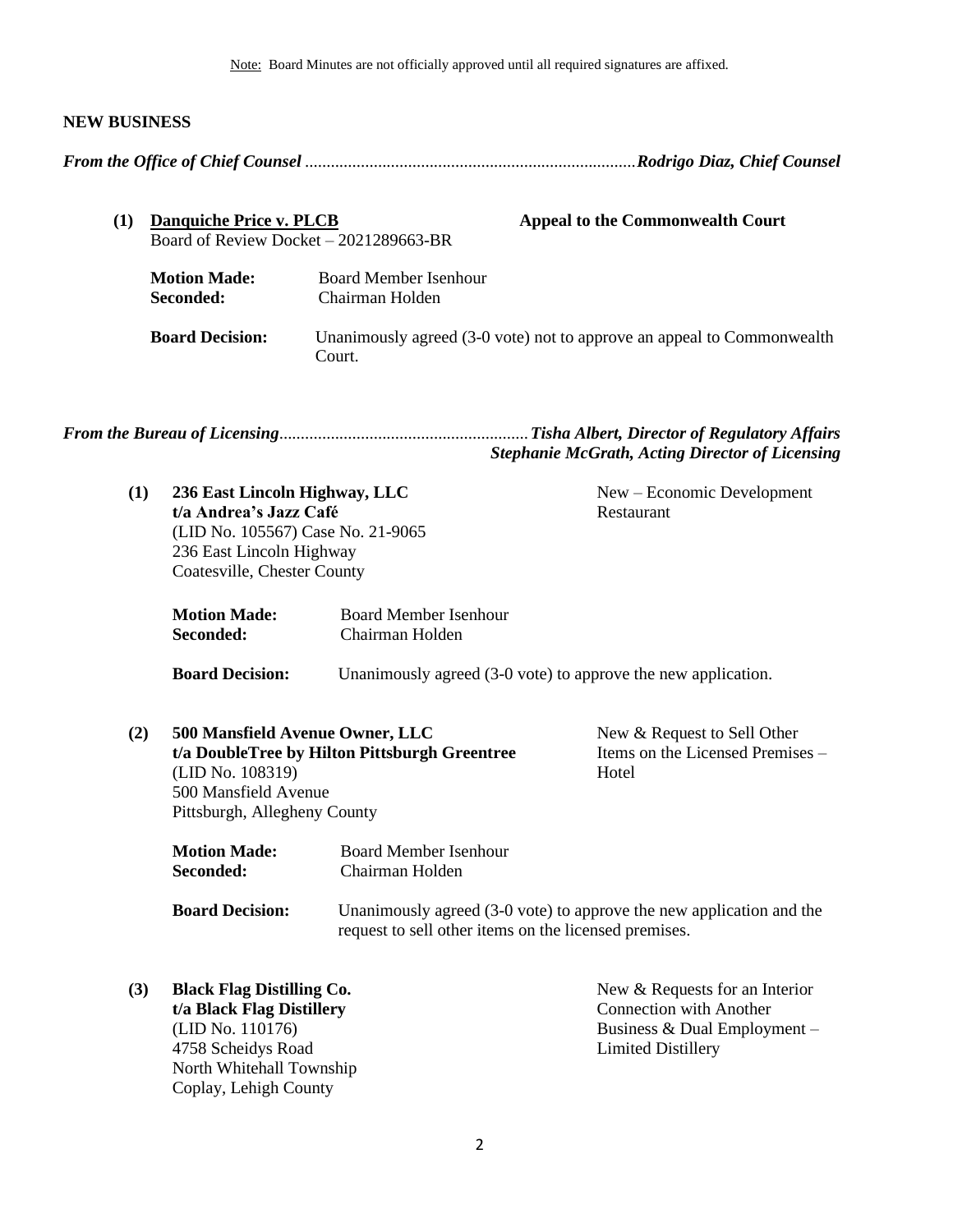| <b>Motion Made:</b>        | <b>Board Member Isenhour</b>                                                                                                                         |                                                                        |
|----------------------------|------------------------------------------------------------------------------------------------------------------------------------------------------|------------------------------------------------------------------------|
| Seconded:                  | Chairman Holden                                                                                                                                      |                                                                        |
| <b>Board Decision:</b>     | Unanimously agreed (3-0 vote) to approve new application and request<br>to conduct another business on the licensed premises and dual<br>employment. |                                                                        |
| Free Rein, LLC             |                                                                                                                                                      | <b>Requests for Hearing After</b>                                      |
|                            | R-3201 (LID No. 71341) Case No. 21-9063                                                                                                              | Revocation and <i>Nunc Pro Tunc</i> –                                  |
| 411-19 Northampton Street  |                                                                                                                                                      | Extension of Safekeeping –                                             |
| Easton, Northampton County |                                                                                                                                                      | Restaurant                                                             |
| <b>Motion Made:</b>        | <b>Board Member Isenhour</b>                                                                                                                         |                                                                        |
| Seconded:                  | Chairman Holden                                                                                                                                      |                                                                        |
| <b>Board Decision:</b>     |                                                                                                                                                      | Unanimously agreed (3-0 vote) to affirm the administrative revocation. |
| The Fuge, LLC              |                                                                                                                                                      | Return (Release) from                                                  |
| G-49094 (LID No. 107189)   |                                                                                                                                                      | Safekeeping & Request for                                              |

G-49094 (LID No. 107189) 780 Falcon Circle, Suite 200 Warminster Township Warminster, Bucks County

 $(4)$ 

 $(5)$ 

Safekeeping & Request for Safekeeping & Request for<br>Interior Connections with Other Businesses - Brewery

| <b>Motion Made:</b> | Board Member Isenhour |
|---------------------|-----------------------|
| Seconded:           | Chairman Holden       |

| <b>Board Decision:</b> | Unanimously agreed (3-0 vote) to approve the release from safekeeping |
|------------------------|-----------------------------------------------------------------------|
|                        | and the request for interior connections with other businesses.       |

**(6) JJE Murphy, LLC t/a Murphy's** R-15110 (LID No. 57426) Case No. 21-9068 347 Slocum Street Kingston, Luzerne County

Extension of License – Restaurant

| <b>Motion Made:</b>    | Board Member Isenhour                                                                    |
|------------------------|------------------------------------------------------------------------------------------|
| Seconded:              | Chairman Holden                                                                          |
| <b>Board Decision:</b> | Unanimously agreed $(3-0)$ vote) to approve the request for the extension<br>of license. |

**(7) Pine Creek Spirits, LLC t/a Pine Creek Spirits** AL-41735 (LID No. 95323) 28 South Market Street Elizabethtown, Lancaster County Limited Distillery Additional Board-Approved Location & Request for an Interior Connection with Another Business – Limited Distillery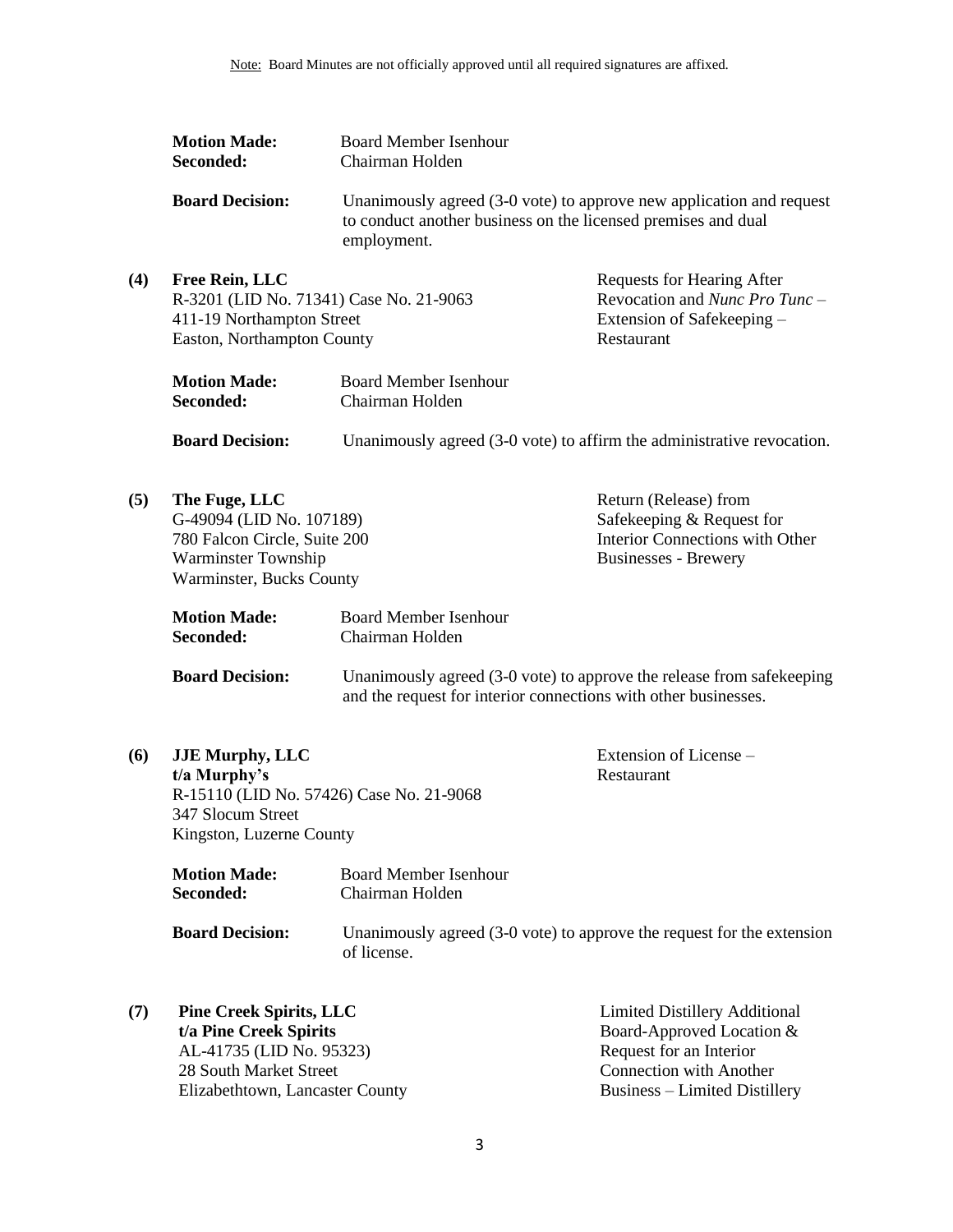|      | <b>Motion Made:</b><br>Seconded:                                                                                                                                                                     | <b>Board Member Isenhour</b><br>Chairman Holden                                                                                                                        |                                                                                        |
|------|------------------------------------------------------------------------------------------------------------------------------------------------------------------------------------------------------|------------------------------------------------------------------------------------------------------------------------------------------------------------------------|----------------------------------------------------------------------------------------|
|      | <b>Board Decision:</b>                                                                                                                                                                               | Unanimously agreed (3-0 vote) to approve the limited distillery<br>additional board-approved location and request for an interior<br>connection with another business. |                                                                                        |
| (8)  | <b>Scott's Harbor Place, LLC</b><br>t/a A Taste of Italy Italian Kitchen<br>R-1261 (LID No. 105495) Case No. 21-9045<br>2933 West 12 <sup>th</sup> Street<br>Millcreek Township<br>Erie, Erie County |                                                                                                                                                                        | "Intermunicipal" Double<br><b>Transfer - Restaurant</b>                                |
|      | <b>Motion Made:</b>                                                                                                                                                                                  | <b>Board Member Isenhour</b>                                                                                                                                           |                                                                                        |
|      | about this matter. There was no response.                                                                                                                                                            | Board Member Negra asked if there was anyone on the line or in person who wanted to speak                                                                              |                                                                                        |
|      | Seconded:                                                                                                                                                                                            | Chairman Holden                                                                                                                                                        |                                                                                        |
|      | <b>Board Decision:</b>                                                                                                                                                                               | Unanimously agreed (3-0 vote) to refuse transfer.                                                                                                                      |                                                                                        |
| (9)  | Sheetz, Inc.<br>$t/a$ Sheetz #557<br>R-33862 (LID No. 85031)<br>750 Peninsula Drive<br>Millcreek Township<br>Erie, Erie County                                                                       |                                                                                                                                                                        | <b>Request to Conduct Another</b><br>Business on the Licensed<br>Premises - Restaurant |
|      | <b>Motion Made:</b><br>Seconded:                                                                                                                                                                     | <b>Board Member Isenhour</b><br>Chairman Holden                                                                                                                        |                                                                                        |
|      | <b>Board Decision:</b>                                                                                                                                                                               | Unanimously agreed (3-0 vote) to approve request to conduct another<br>business on the licensed premises.                                                              |                                                                                        |
| (10) | <b>ABBS WM, LLC</b><br>t/a Mulligans<br><b>Hot Metal Plaza</b><br>1013 Lebanon Road<br>West Mifflin, Allegheny County                                                                                | R-12675 (LID No. 60295) Case No. 2021-60295                                                                                                                            | Renewal – District 5                                                                   |
|      | <b>Motion Made:</b><br>Seconded:                                                                                                                                                                     | <b>Board Member Isenhour</b><br>Chairman Holden                                                                                                                        |                                                                                        |
|      | <b>Board Decision:</b>                                                                                                                                                                               | Unanimously agreed (3-0 vote) to approve renewal.                                                                                                                      |                                                                                        |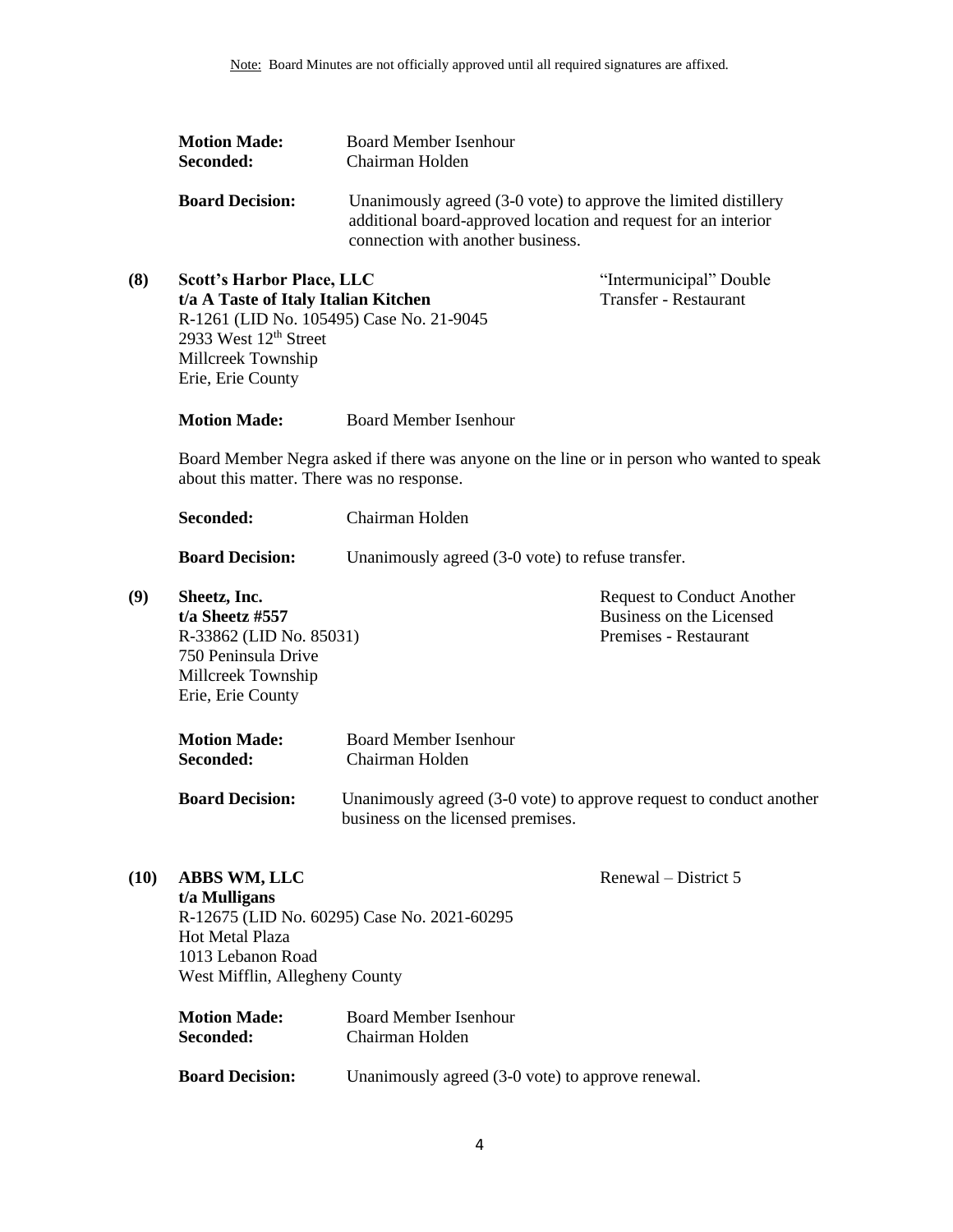| (11)                                                                                                                                                                                                | <b>Bachmiller Enterprises, Inc.</b><br>t/a Sandbar Drafthouse and Grille<br>2835 West Lake Road<br>Millcreek Township<br>Erie, Erie County | R-8014 (LID No. 59357) Case No. 2021-59357                                                  | Renewal – District 7                                              |
|-----------------------------------------------------------------------------------------------------------------------------------------------------------------------------------------------------|--------------------------------------------------------------------------------------------------------------------------------------------|---------------------------------------------------------------------------------------------|-------------------------------------------------------------------|
|                                                                                                                                                                                                     | <b>Motion Made:</b><br>Seconded:                                                                                                           | <b>Board Member Isenhour</b><br>Chairman Holden                                             |                                                                   |
|                                                                                                                                                                                                     | <b>Board Decision:</b>                                                                                                                     | Unanimously agreed (3-0 vote) to approve renewal.                                           |                                                                   |
| (12)                                                                                                                                                                                                | <b>Coopers Bar and Grill, Inc.</b><br>100 West Wyoming Avenue<br>Philadelphia, Philadelphia County                                         | R-9029 (LID No. 66269) Case No. 2020-66269                                                  | Renewal – District 10                                             |
|                                                                                                                                                                                                     | <b>Motion Made:</b><br>Seconded:                                                                                                           | <b>Board Member Isenhour</b><br>Chairman Holden                                             |                                                                   |
|                                                                                                                                                                                                     | <b>Board Decision:</b>                                                                                                                     | Unanimously agreed (3-0 vote) to hold for amended Conditional<br>Licensing Agreement.       |                                                                   |
| <b>Croatian Fraternal Union of America</b><br>(13)<br><b>Sveto Trojstvo Lodge 146</b><br>CC-1523 (LID No. 3159) Case No. 2021-3159<br>4400 3rd Street<br>Versailles<br>McKeesport, Allegheny County |                                                                                                                                            |                                                                                             | Renewal – District 5                                              |
|                                                                                                                                                                                                     | <b>Motion Made:</b><br>Seconded:                                                                                                           | <b>Board Member Isenhour</b><br>Chairman Holden                                             |                                                                   |
|                                                                                                                                                                                                     | <b>Board Decision:</b>                                                                                                                     | Unanimously agreed (3-0 vote) to approve renewal.                                           |                                                                   |
| (14)                                                                                                                                                                                                | Doug's Den, Inc.<br>t/a Doug's Den<br>2301-03 Brownsville Road                                                                             | R-12642 (LID No. 42585) Case No. 2021-42585                                                 | <b>Conditional Licensing</b><br>Agreement<br>Renewal – District 5 |
|                                                                                                                                                                                                     | Pittsburgh, Allegheny County                                                                                                               |                                                                                             | <b>HOLD - 2/23/22 SESSION</b>                                     |
|                                                                                                                                                                                                     | <b>Motion Made:</b><br>Seconded:                                                                                                           | <b>Board Member Isenhour</b><br>Chairman Holden                                             |                                                                   |
|                                                                                                                                                                                                     | <b>Board Decision:</b>                                                                                                                     | Unanimously agreed (3-0 vote) to approve renewal with a Conditional<br>Licensing Agreement. |                                                                   |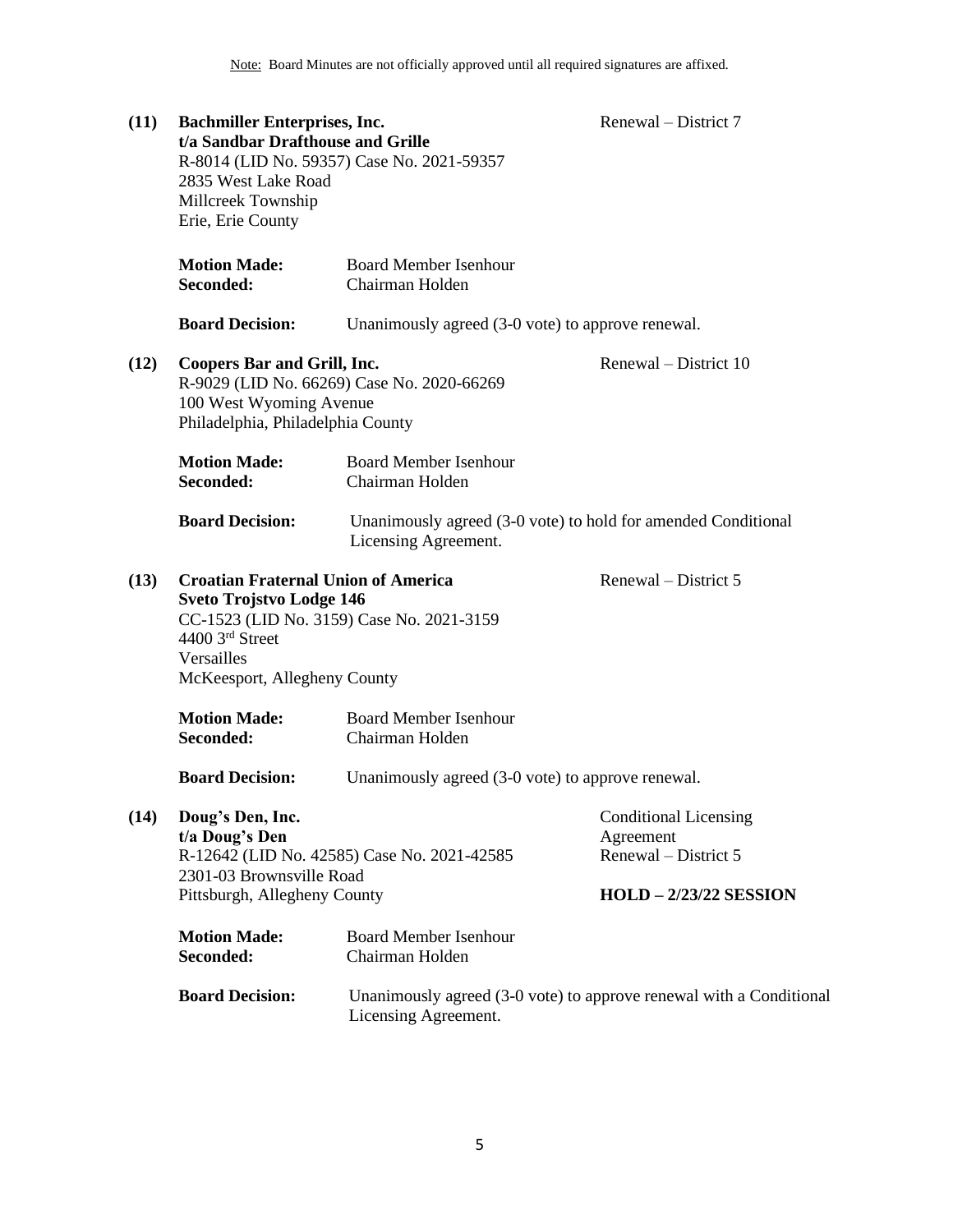| (15) | E. M. Carpenter, Inc.<br>t/a Black Bear Inn<br>36009 Lake Road<br><b>Bloomfield Township</b><br>Union City, Crawford County | R-20515 (LID No. 46839) Case No. 2021-46839                                                            | Renewal – District 7                                                                          |
|------|-----------------------------------------------------------------------------------------------------------------------------|--------------------------------------------------------------------------------------------------------|-----------------------------------------------------------------------------------------------|
|      | <b>Motion Made:</b><br>Seconded:                                                                                            | <b>Board Member Isenhour</b><br>Chairman Holden                                                        |                                                                                               |
|      | <b>Board Decision:</b>                                                                                                      | Unanimously agreed (3-0 vote) to hold for Conditional Licensing<br>Agreement.                          |                                                                                               |
| (16) | <b>Gingerbread Man of Carlisle, Inc.</b><br>Five South Court House Avenue<br>Carlisle, Cumberland County                    | R-18753 (LID No. 57218) Case No. 2021-57218                                                            | <b>Conditional Licensing</b><br>Agreement<br>Renewal – District 1<br>$HOLD - 2/9/22$ SESSION  |
|      | <b>Motion Made:</b><br>Seconded:                                                                                            | <b>Board Member Isenhour</b><br>Chairman Holden                                                        |                                                                                               |
|      | <b>Board Decision:</b>                                                                                                      | Unanimously agreed (3-0 vote) to approve renewal with a Conditional<br>Licensing Agreement.            |                                                                                               |
| (17) | <b>HS Lounge, LLC</b><br>4257 Verona Road<br>Penn Hills Township<br>Verona, Allegheny County                                | R-9945 (LID No. 66688) Case No. 2021-66688                                                             | Renewal – District 5                                                                          |
|      | <b>Motion Made:</b><br>Seconded:                                                                                            | <b>Board Member Isenhour</b><br>Chairman Holden                                                        |                                                                                               |
|      | <b>Board Decision:</b>                                                                                                      | Unanimously agreed (3-0 vote) to approve renewal with the existing<br>Conditional Licensing Agreement. |                                                                                               |
| (18) | CC-4199 (LID No. 3616) Case No. 2021-3616<br>20 South Grove Street, P. O. Box 1<br>Lock Haven, Clinton County               | The Legion Home Association of Lock Haven PA                                                           | <b>Conditional Licensing</b><br>Agreement<br>Renewal - District 7<br>$HOLD - 2/23/22$ SESSION |
|      | <b>Motion Made:</b><br>Seconded:                                                                                            | <b>Board Member Isenhour</b><br>Chairman Holden                                                        |                                                                                               |
|      | <b>Board Decision:</b>                                                                                                      | Unanimously agreed (3-0 vote) to approve renewal with a Conditional<br>Licensing Agreement.            |                                                                                               |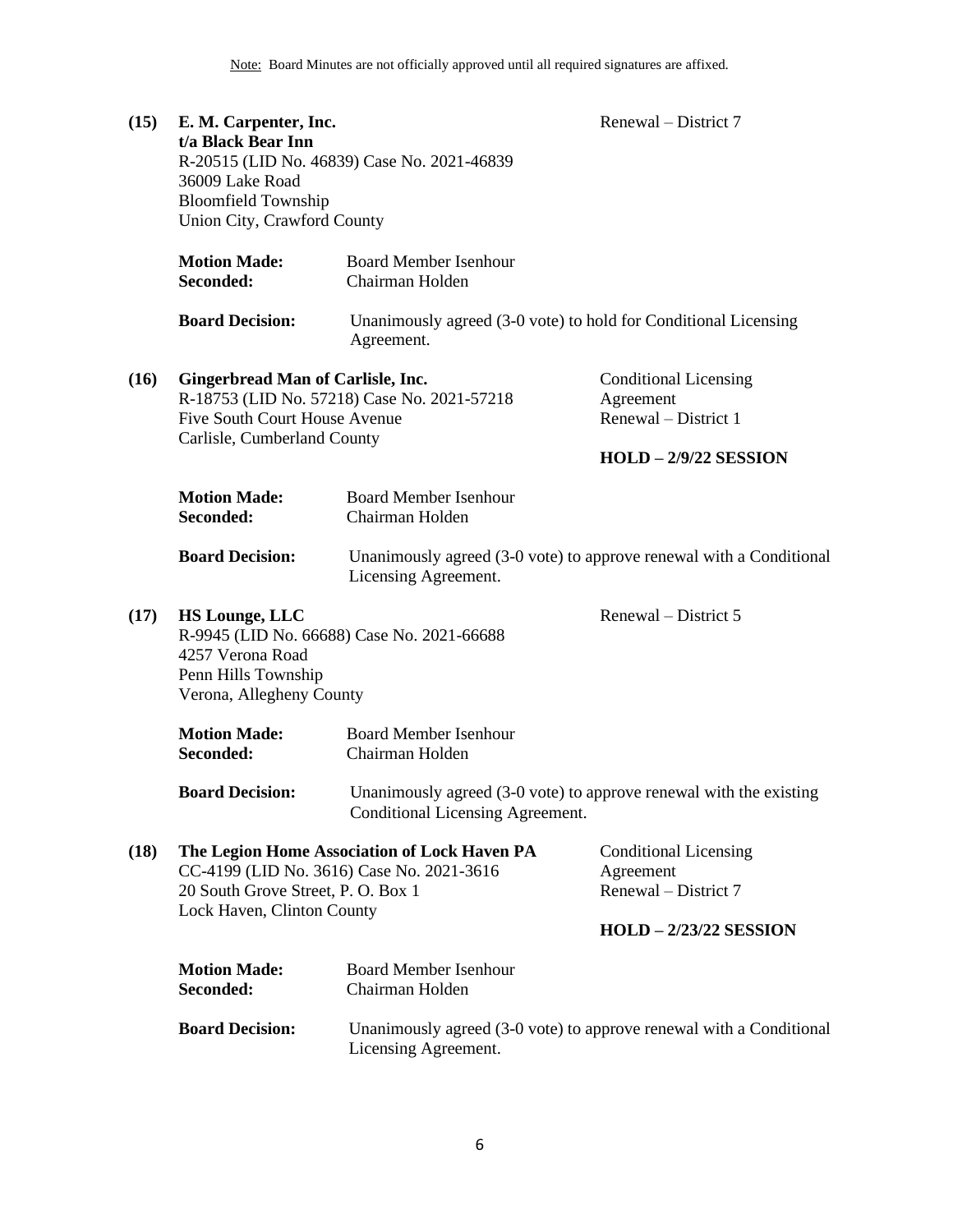| (19) | <b>Kenneth Marsh</b><br>t/a Kenneth B. Marsh<br>136 West Washington Street<br>Bradford, McKean County                                  | E-2770 (LID No. 27123) Case No. 2021-27123                                    | Renewal – District 7 |
|------|----------------------------------------------------------------------------------------------------------------------------------------|-------------------------------------------------------------------------------|----------------------|
|      | <b>Motion Made:</b>                                                                                                                    | <b>Board Member Isenhour</b>                                                  |                      |
|      | Board Member Negra asked if there was anyone on the line or in person who wanted to speak<br>about this matter. There was no response. |                                                                               |                      |
|      | Seconded:                                                                                                                              | Chairman Holden                                                               |                      |
|      | <b>Board Decision:</b>                                                                                                                 | Unanimously agreed (3-0 vote) to refuse renewal.                              |                      |
| (20) | <b>Rileerider Restaurant Corp.</b><br>816 Merchant Street, P. O. Box 221<br>Ambridge, Beaver County                                    | R-14438 (LID No. 56071) Case No. 2020-56071                                   | Renewal – District 6 |
|      | <b>Motion Made:</b><br>Seconded:                                                                                                       | <b>Board Member Isenhour</b><br>Chairman Holden                               |                      |
|      | <b>Board Decision:</b>                                                                                                                 | Unanimously agreed (3-0 vote) to hold for Conditional Licensing<br>Agreement. |                      |
| (21) | <b>Seldom Enterprises, LLC</b><br>t/a The Seldom Inn<br>255 Route 36<br>Green Township<br>Tionesta, Forest County                      | R-16817 (LID No. 101109) Case No. 2021-101109                                 | Renewal – District 7 |
|      | <b>Motion Made:</b><br>Seconded:                                                                                                       | <b>Board Member Isenhour</b><br>Chairman Holden                               |                      |
|      | <b>Board Decision:</b>                                                                                                                 | Unanimously agreed (3-0 vote) to hold for Conditional Licensing<br>Agreement. |                      |
| (22) | <b>Snug Harbour, Inc.</b><br>6447 Route 66<br>Redbank Township<br>Fairmount City, Clarion County                                       | R-9191 (LID No. 13647) Case No. 2021-13647                                    | Renewal – District 7 |
|      | <b>Motion Made:</b><br>Seconded:                                                                                                       | <b>Board Member Isenhour</b><br>Chairman Holden                               |                      |
|      | <b>Board Decision:</b>                                                                                                                 | Unanimously agreed (3-0 vote) to approve renewal.                             |                      |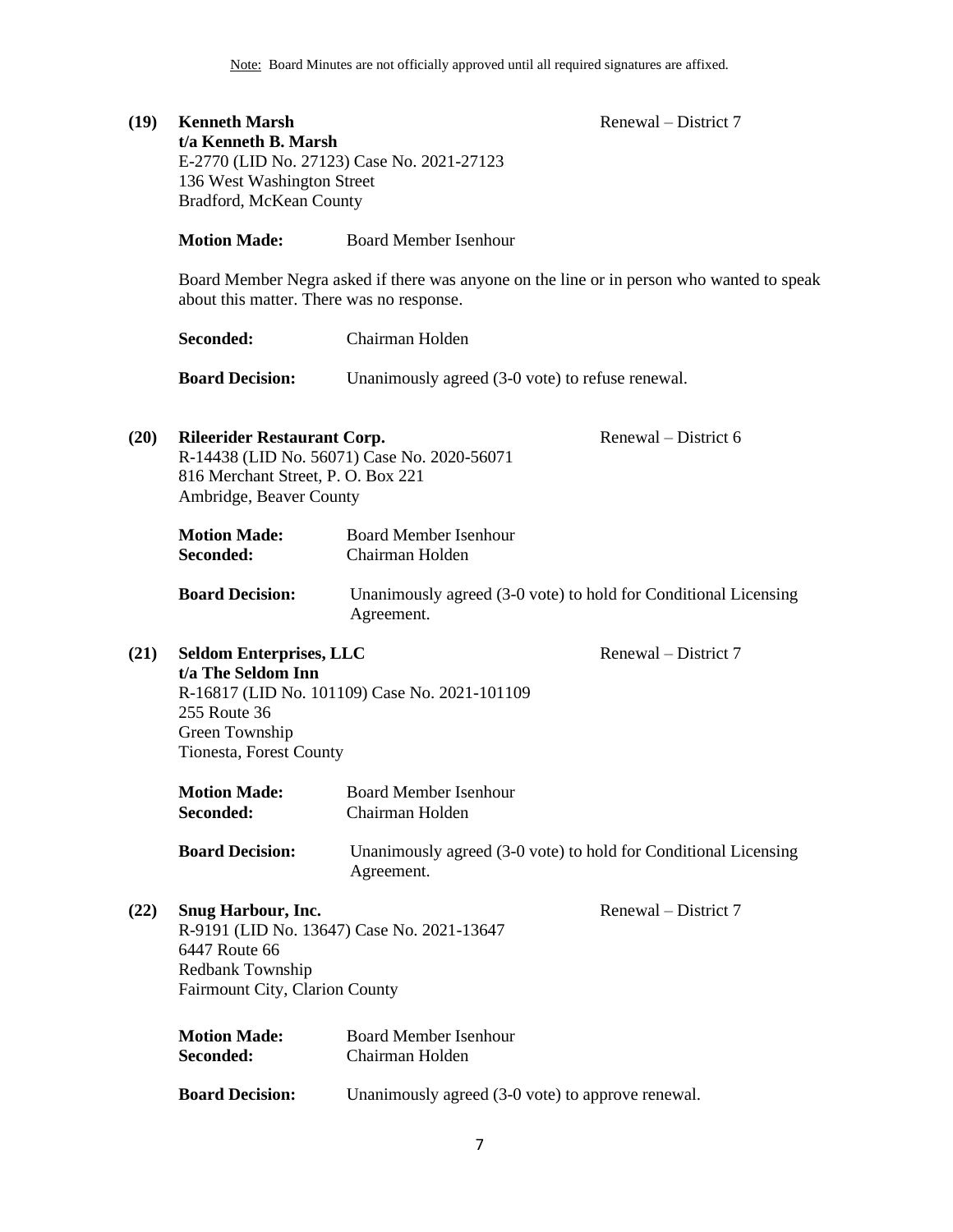| (23) | <b>Vinne 1204, Inc.</b>                                                                                                                |                       | Renewal – District $6$        |  |  |
|------|----------------------------------------------------------------------------------------------------------------------------------------|-----------------------|-------------------------------|--|--|
|      | t/a Nero's Bar                                                                                                                         |                       |                               |  |  |
|      | R-7063 (LID No. 12525) Case No. 2020-12525                                                                                             |                       | <b>HOLD - 1/26/22 SESSION</b> |  |  |
|      | 1204 Seventh Avenue                                                                                                                    |                       |                               |  |  |
|      | Beaver Falls, Beaver County                                                                                                            |                       |                               |  |  |
|      | <b>Motion Made:</b>                                                                                                                    | Board Member Isenhour |                               |  |  |
|      | Board Member Negra asked if there was anyone on the line or in person who wanted to speak<br>about this matter. There was no response. |                       |                               |  |  |
|      |                                                                                                                                        |                       |                               |  |  |

**Seconded:** Chairman Holden **Board Decision:** Unanimously agreed (3-0 vote) to refuse renewal.

*From the Bureau of Human Resources*..........................................*Jason Lutcavage, Director of Administration Jennifer Haas, Director, Bureau of Human Resources*

## <span id="page-7-0"></span>Personnel Actions

There were 15 personnel actions presented for consideration.

- **(1) Leilani Achoe – Affirm Removal**
- **(2) Ciani Braxton – Removal**
- **(3) Leon Bynum – Affirm Removal**
- **(4) Indiya Calicat – Affirm Removal**
- **(5) Jason Dankel – Affirm Removal**
- **(6) Louise George-Plues – Removal**
- **(7) Joshua Macosky – Affirm Removal**
- **(8) Latashia McCullum - Removal**
- **(9) Debra Miller – Affirm Removal**
- **(10) Vincent Roberts – Removal**
- **(11) Kathleen Shanahan – Removal**
- **(12) Angela Sims - Removal**
- **(13) Dawn Visakay – Affirm Removal**
- **(14) Shontayr Wells – Affirm Removal**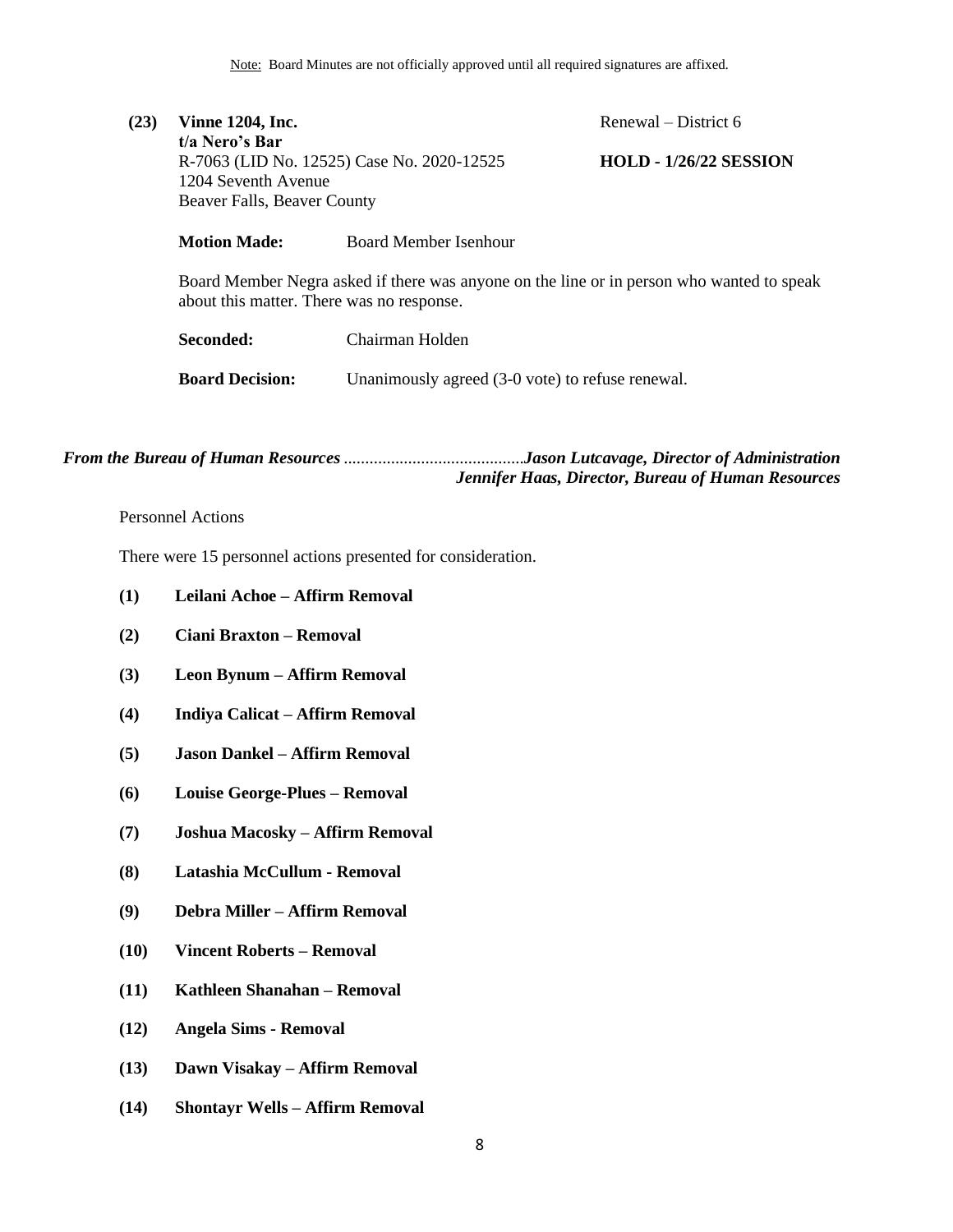### **(15) Cynthia White – Affirm Removal**

| <b>Motion Made:</b>    | Board Member Isenhour                                           |  |  |
|------------------------|-----------------------------------------------------------------|--|--|
| Seconded:              | Chairman Holden                                                 |  |  |
| <b>Board Decision:</b> | Unanimously agreed (3-0 vote) to approve all Personnel Actions. |  |  |

# <span id="page-8-0"></span>*From the Bureau of Accounting & Purchasing*............................................*Michael Demko*, *Executive Director Koppolu Ravindraraj, Director, Bureau of Accounting & Purchasing Mike Freeman, Director, Bureau of Financial Management & Analysis*

Procurement Actions:

(1) **Retail Merchandising Suite Production Support and Enhancement Consulting Services Renewal -** To continue support, maintenance, and enhancement consulting services for PLCB's Oracle retail environment that includes tools like inventory management, pricing, and promotions.

Procured via PO 63013717 Renewal Option to RFP Contract 20143025 - VENDOR: **Deloitte Consulting LLP** - TERM: One year for the period 6/22/2022 through 6/21/2023 - **\$1,986,722.15 estimated cost**.

(2) **Point of Service (POS) Production Support and Enhancement Consulting Services Renewal -** To continue support, maintenance, and enhancement consulting services for PLCB's specific Oracle POS and cash register environments.

Procured via PO 63013714 Renewal Option to RFP Contract 20143025 - VENDOR: SkillNet Solutions, Inc. - TERM: One year for period 5/18/2022 through 5/17/2023 **- \$1,326,780.00 estimated cost.**

(3) **Hearing Examiner Renewal –** Represent the Board in the capacity of a Hearing Examiner for administrative hearings conducted in the Commonwealth of Pennsylvania regarding matters which the Board shall adjudicate as required by law.

Procured via PO 63019831 Option Year – VENDOR: **Charles M. Gibbs –** TERM: One year for period 4/20/2022 through 4/19/2023 - **\$150,000.00 estimated cost.**

(4) **PA Compute Services (PACS) Renewal –** Provide storage space for six server environments.

Procured via DGS Contract # 4400014635 – VENDOR: **UNISYS** – TERM: One year for period July 1, 2022 through June 30, 2023 **- \$1,131,286.08 estimated cost**.

| <b>Motion Made:</b> | Board Member Isenhour |
|---------------------|-----------------------|
| Seconded:           | Chairman Holden       |

Board Member Negra commented that he would adopt items one, two and four but voted no on item number three, Hearing Examiner Renewal. He went on to explain that he was not happy with the interactions between the Hearing Examiner and the Office of Chief Counsel, but he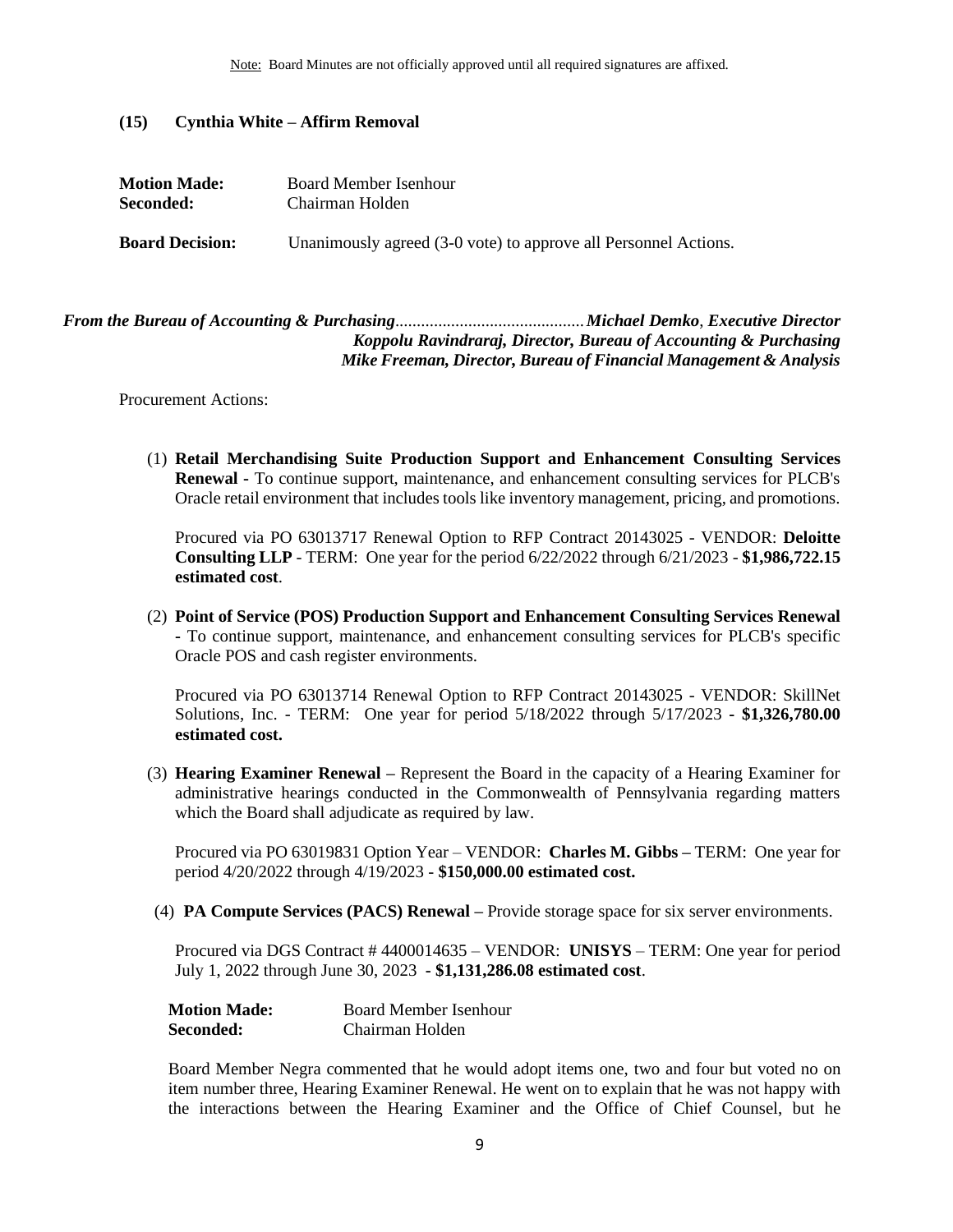acknowledged that the Hearing Examiner had made steps to improve and would be continuing to work with the PLCB. Mr. Negra wanted to go on the record to say that he still was unhappy with the decision.

| <b>Board Decision:</b> | Unanimously agreed (3-0 vote) to approve Procurement items 1, 2 and 4. |
|------------------------|------------------------------------------------------------------------|
|                        | Agreed (2-1 vote) to approve Procurement item 3.                       |

Inter-Agency Charges:

**(1) Office of Administration – IT Shared Services –** Billing of \$1,386,350 for the FY 2021-22 Q3 billing for OA's IT Enterprise Technology Essential Services. This billing is for enterprise-wide infrastructure, network, security, enterprise data center (EDC) and service desk costs. The LCB's charge represents 2.1% of the total \$66.2M OA- IT Shared Services billing. The FY 2021-22 billings for Q1-Q3 total \$2.95 million and are \$1.53 million (107%) more than last year.

The Bureau of Financial Management and Analysis has reviewed these charges and determined that they are reasonable based on billing methodology and previous experience**.**

| <b>Motion Made:</b>    | Board Member Isenhour                                          |  |  |
|------------------------|----------------------------------------------------------------|--|--|
| <b>Seconded:</b>       | Chairman Holden                                                |  |  |
|                        |                                                                |  |  |
| <b>Board Decision:</b> | Unanimously agreed (3-0 vote) to hold the Inter-Agency Charge. |  |  |

Board Member Negra commented that this was the  $4<sup>th</sup>$  or  $5<sup>th</sup>$  time that this item had been held due to a lack of information from the Office of Administration. He said that he hoped they would soon get the information requested so that the matter could be concluded.

<span id="page-9-0"></span>*From the Office of Retail Operations*............................................................*Michael Demko, Executive Director*

- **(1) #0802 – Colonial Plaza, 85 Reuter Boulevard, Towanda Amendment**
- **(2) #3608 – Manor Shopping Center, 1234 Millersville Pike, Lancaster Amendment**
- **(3) #5165 – 2118 Cottman Avenue, Philadelphia Amendment / Closing**

| <b>Motion Made:</b>    | Board Member Isenhour                                                   |
|------------------------|-------------------------------------------------------------------------|
| <b>Seconded:</b>       | Chairman Holden                                                         |
|                        |                                                                         |
| <b>Board Decision:</b> | Unanimously agreed (3-0 vote) to approve all Retail Operations actions. |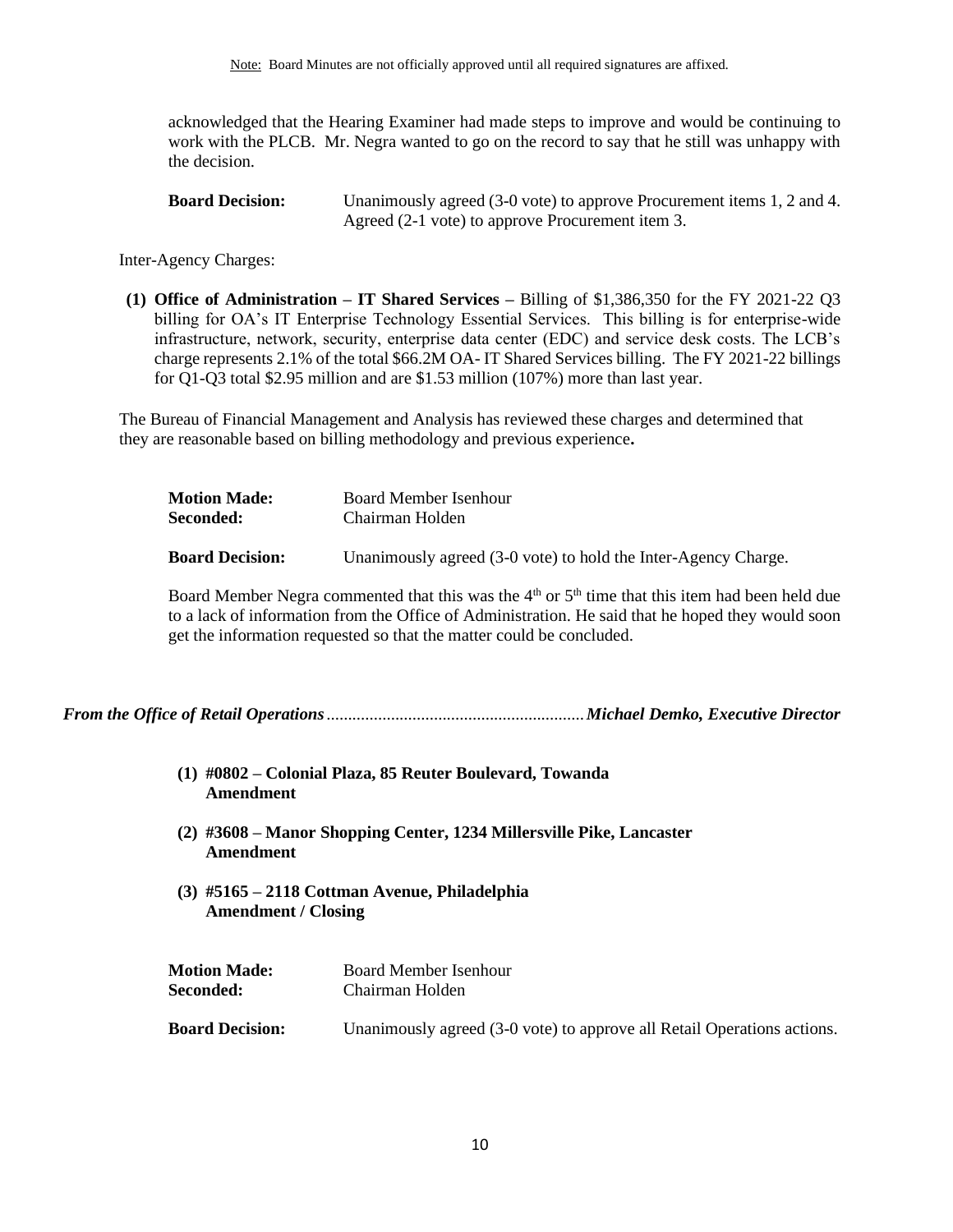2. Regular New Items Accepted Revision

*From the Bureau of Product Selection*............................................*Tom Bowman, Director of Product Selection*

| VENDOR – ITEM NAME | <b>BOARD ACTION REOUESTED</b>     |  |  |
|--------------------|-----------------------------------|--|--|
| Various            | 1. Regular New Items Accepted     |  |  |
| Various            | 2. Regular New Items Accepted Rev |  |  |
| Various            | 3. Regular PA New Items Accepted  |  |  |

Various 4. Regular Recommended Delist

### **1. Regular New Items Accepted**

| <b>BRAND NAME AND SIZE</b>             | <b>REASON</b> |
|----------------------------------------|---------------|
| Bacardi USA Inc                        |               |
| Patron Tequila Anejo 200 mL            | 2.3           |
| <b>Sutter Home Winery Inc.</b>         |               |
| California Roots Sauvignon Blanc 1.5 L | 18            |

RECOMMENDED ACTION: We recommend the Board approve this action

| 2. Regular New Items Accepted Revision                         |               |
|----------------------------------------------------------------|---------------|
| <b>BRAND NAME AND SIZE</b>                                     | <b>REASON</b> |
| <b>RESCIND</b>                                                 |               |
| <b>Pernod Ricard USA</b>                                       |               |
| Jameson Orange Irish Whiskey 50 mL                             | 2, 7, 12      |
| NOTE: This was sent to board 3-23-22                           |               |
| RECOMMENDED ACTION: We recommend the Board approve this action |               |
| 3. Regular PA New Items Accepted                               |               |
| <b>BRAND NAME AND SIZE</b>                                     | <b>REASON</b> |
| <b>Enterprise Spirits LLC</b>                                  |               |
| Lucky Sign Spirits Aquavit 750 mL                              | 16            |
| Lucky Sign Spirits London Dry Gin 750 mL                       | 16            |

RECOMMENDED ACTION: We recommend the Board approve this action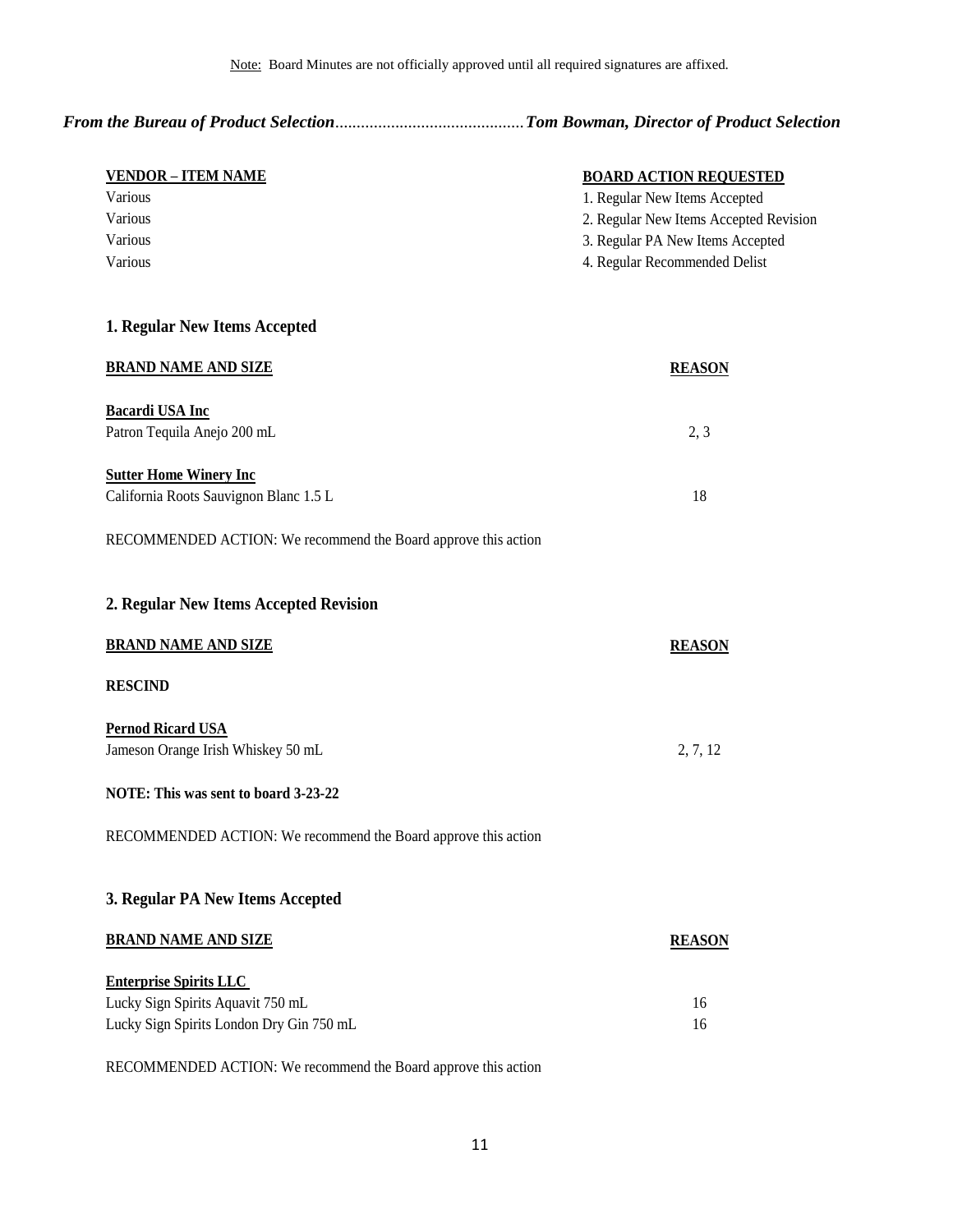Note: Board Minutes are not officially approved until all required signatures are affixed.

### **New Items – Recommended Listings**

### **Reason Codes**

- 1. Strong marketing support
- 2. High brand recognition
- 3. Line/Size extension of successful brand
- 4. Trade up opportunity
- 5. Growing category
- 6. Growing segment
- 7. National rollout
- 8. Niche item / Limited distribution
- 9. High dollar profit potential
- 10. Trade out
- 11. High quality for the value
- 12. Innovative product/flavor
- 13. High sales through other PLCB channels (Luxury, Online, SLO)
- 14. Underrepresented category/segment
- 15. Hole in selection consumer/store requests
- 16. PA Spirits
- 17. PA Wines
- 18. Licensee only
- 19. Probationary listing

### **4. Regular Recommended Delist**

| <b>BRAND NAME AND SIZE</b>                                                       | <b>CODE</b> |
|----------------------------------------------------------------------------------|-------------|
| <b>Southern Glazers Wine and Spirits of PA</b>                                   |             |
| Fever Tree Aromatic Tonic Water Nonalcoholic 4x200 mL                            | 35117       |
| EFFECTIVE DATE: The transference to close out will become effective May 13, 2022 |             |

| <b>Motion Made:</b>    | Board Member Isenhour                                                   |
|------------------------|-------------------------------------------------------------------------|
| Seconded:              | Chairman Holden                                                         |
| <b>Board Decision:</b> | Unanimously agreed (3-0 vote) to approve all Product Selection actions. |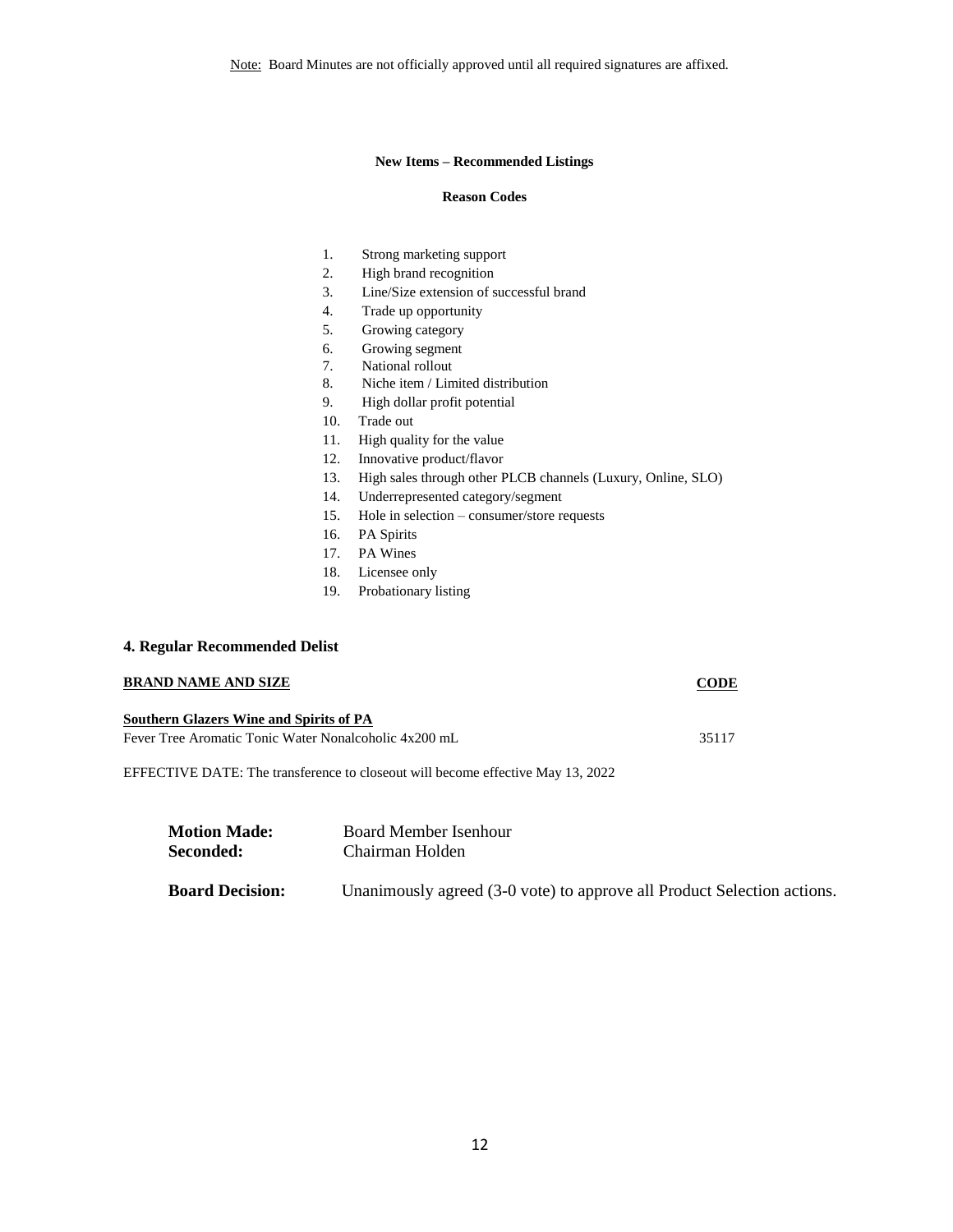# **FINANCIAL REPORT**....................................... *Michael J. Burns, Comptroller Operations, Office of Budget*

### **Commonwealth of Pennsylvania Pennsylvania Liquor Control Board State Stores Fund Comparative Statement of Net Position (Unaudited)**

|                                                   | January 31, 2022      | January 31, 2021*     |
|---------------------------------------------------|-----------------------|-----------------------|
| <b>ASSETS</b>                                     |                       |                       |
| Current assets:                                   |                       |                       |
| Cash                                              | \$<br>79,168,754      | \$<br>52,133,588      |
| Investments - short term                          | 277,540,219           | 287,933,127           |
| Accounts and claims receivable, net               | 7,903,189             | 7,908,079             |
| Due from other funds - Note 9                     | $\blacksquare$        |                       |
| Merchandise inventories, net                      | 197,714,863           | 220,205,779           |
| Operating supplies                                | 468,126               | 401,925               |
| Prepaid expenses                                  | 1,169,266             | 1,246,287             |
| Total current assets                              | 563,964,418           | 569,828,785           |
| Non-current assets:                               |                       |                       |
| Non-depreciable capital assets:                   |                       |                       |
| Land                                              | 322,973               | 322,973               |
| Depreciable capital assets:                       |                       |                       |
| <b>Building</b>                                   | 10,711,917            | 21,009,026            |
| Leasehold improvements                            | 209,134               | 197,771               |
| Machinery and equipment                           | 47,677,083            | 48,972,184            |
| Intangible - internally generated software        | 45,415,065            | 27,055,409            |
| Intangible - right to use leases - Note 10        | 351,445,742           | 293,274,083           |
| Less: accumulated depreciation                    | 150,809,824           | 98,505,425            |
| Net depreciable capital assets                    | 304,649,117           | 292,003,049           |
| Total non-current capital assets                  | 304,972,090           | 292,326,022           |
|                                                   |                       |                       |
| <b>Total assets</b>                               | \$<br>868,936,508     | \$<br>862,154,807     |
| Total deferred outflows of resources - Notes 5, 6 | \$<br>194,148,047     | \$<br>149,294,769     |
| <b>LIABILITIES</b>                                |                       |                       |
| <b>Current liabilities:</b>                       |                       |                       |
|                                                   | \$                    |                       |
| Trade accounts payable                            | 298,698,552           | \$<br>319,100,000     |
| Other accounts payable                            | 24,126,960            | 25,200,554            |
| Accrued expenses                                  | 24,709,788            | 23,777,413            |
| OPEB - Note 6                                     |                       | 2,082,000             |
| Self-insurance, workers' compensation - Note 7    | 6,298,715             | 9,095,210             |
| Due to other funds - Note 9                       | 8,477,374             | 8,995,269             |
| Due to fiduciary funds - Note 9                   | 3,383,815             | 3,353,052             |
| Due to other governments - Note 9                 | 970,696               | 922,446               |
| Right to use liabilities - Note 10                | 55,617,644            | 24,046,104            |
| Total current liabilities                         | 422,283,543           | 416,572,047           |
| Non-current liabilities:                          |                       |                       |
| OPEB - Note 6                                     | 465,576,000           | 475,416,000           |
| Self-insurance, workers' compensation - Note 7    | 62,400,982            | 47,995,269            |
| Net pension liability - Note 5                    | 472,003,528           | 478,753,020           |
| Compensated absences - Note 1                     | 25,995,401            | 24,809,043            |
| Right to use liabilities - Note 10                | 211,243,863           | 239,377,467           |
| Total non-current liabilities                     | 1,237,219,775         | 1,266,350,799         |
| <b>Total liabilities</b>                          | \$<br>1.659.503.318   | \$<br>1.682.922.846   |
|                                                   |                       |                       |
| Total deferred inflows of resources - Notes 5, 6  | \$<br>324,074,764     | \$<br>349,466,238     |
| <b>NET POSITION</b>                               |                       |                       |
| Net investment in capital assets                  | \$<br>38,110,583      | \$<br>28,902,451      |
| Deficit                                           | (958, 604, 110)       | (1,049,841,959)       |
| Total net position                                | \$<br>(920, 493, 527) | \$<br>(1,020,939,508) |

\* The prior fiscal year (FY) 2020-21 comparative Net investment in capital assets and Deficit amounts are adjusted to include the Right to use liabilities associated with Intangibles - right to use leases as part of Net investment in capital assets, and excluding them from Deficit. The adjustments did not affect Total net position.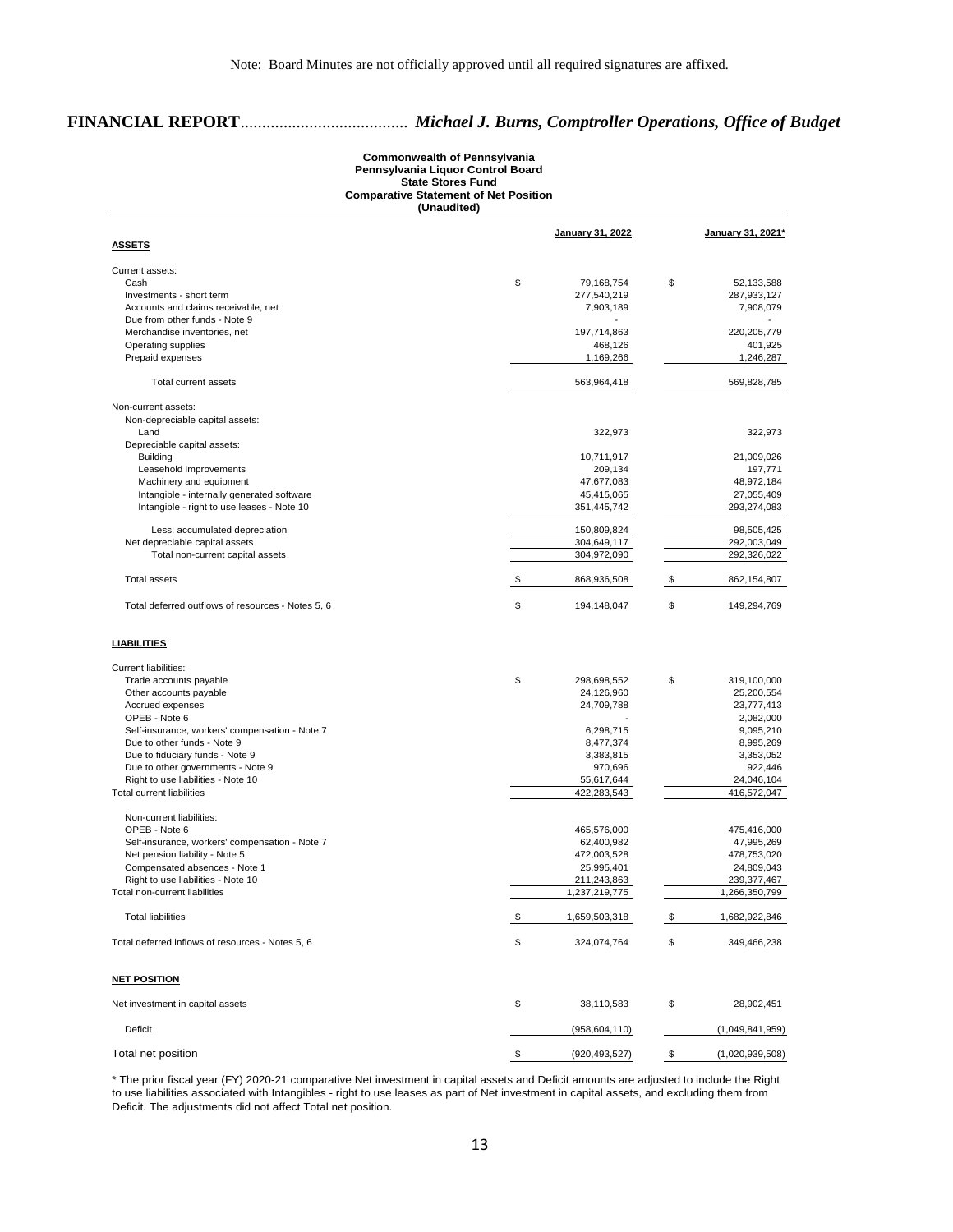### **Commonwealth of Pennsylvania Pennsylvania Liquor Control Board State Stores Fund Comparative Statements of Revenues, Expenses, and Changes in Net Position For the Month Ending January 31, 2022 and January 31, 2021 (Unaudited)**

|                                             | 2021-22                 |                         | 2020-21                  |                      |
|---------------------------------------------|-------------------------|-------------------------|--------------------------|----------------------|
| Sales net of taxes                          | \$                      | 158,646,749             | \$                       | 162,320,508          |
| Cost of goods sold                          |                         | (111, 128, 645)         |                          | (112, 291, 376)      |
| Gross profit from sales                     |                         | 47,518,104              |                          | 50,029,132           |
| Operating (expenses):                       |                         |                         |                          |                      |
| Retail operations                           | (28,088,190)            |                         | (31,574,001)             |                      |
| Marketing & merchandising                   | (571, 428)              |                         | (2,021,296)              |                      |
| Supply chain<br>Wholesale operations        | (261, 367)<br>(96, 636) |                         | (511, 519)<br>(135, 786) |                      |
| Information technology services             | (1,829,432)             |                         | (2,428,106)              |                      |
| Regulatory affairs                          | (1,054,061)             |                         | (1,394,405)              |                      |
| Administration                              | (720, 343)              |                         | (819, 132)               |                      |
| Finance                                     | (193, 782)              |                         | (198, 721)               |                      |
| Board & secretary                           | (899, 018)              |                         | (427, 719)               |                      |
| Legal                                       | (349, 626)              |                         | (297, 277)               |                      |
| Commonwealth provided services - Note 2     | (1, 418, 577)           |                         | (1, 287, 646)            |                      |
| Total                                       |                         | (35, 482, 460)          |                          | (41,095,608)         |
| Operating profit/(loss)                     |                         | 12,035,644              |                          | 8,933,524            |
|                                             |                         |                         |                          |                      |
| Other operating revenues (expenses):        |                         |                         |                          |                      |
| Enforcement fines                           | 76,779                  |                         | 39,995                   |                      |
| License fees                                | 2,558,869               |                         | 952,433                  |                      |
| Miscellaneous income                        | 1,147,479               |                         | 162,624                  |                      |
| Administrative law judge                    | (227, 010)              |                         | (223, 392)               |                      |
| Total<br>Total operating income/(loss)      |                         | 3,556,117<br>15,591,761 |                          | 931,660<br>9,865,184 |
|                                             |                         |                         |                          |                      |
| Miscellaneous revenues (expenses):          |                         |                         |                          |                      |
| Interest income (expense)                   | (382, 286)              |                         | (351, 664)               |                      |
| Other                                       |                         |                         | 14,020                   |                      |
| Total                                       |                         | (382, 286)              |                          | (337, 644)           |
| Income/(Loss) before operating transfers    |                         | 15,209,475              |                          | 9,527,540            |
| Operating transfers out:                    |                         |                         |                          |                      |
| PSP enforcement - Note 3                    | (2,364,031)             | (2,364,031)             | (2,030,497)              | (2,030,497)          |
| Net Income/(Loss) from operations           |                         | 12,845,445              |                          | 7,497,043            |
| <b>Statutory Transfers:</b>                 |                         |                         |                          |                      |
| General fund - Note 4                       |                         |                         |                          |                      |
| Drug and alcohol programs - Note 4<br>Total |                         |                         |                          |                      |
| Change in net position                      |                         | 12,845,445              |                          | 7,497,043            |
| Total net position - beginning              |                         | (933, 338, 972)         |                          | (1,028,436,551)      |
| Total net position - ending                 | \$                      | (920, 493, 527)         |                          | (1,020,939,508)      |
|                                             |                         |                         |                          |                      |
| Liquor tax                                  | 28,661,015              |                         | 30,274,724               |                      |
| <b>State Sales Tax</b><br>Local Tax         | 11,287,229              |                         | 11,934,795               |                      |
| Taxes remitted to Dept.of Revenue PTD       | 704,130<br>\$           | 40,652,374              | 706,945<br>\$            | 42,916,464           |
|                                             |                         |                         |                          |                      |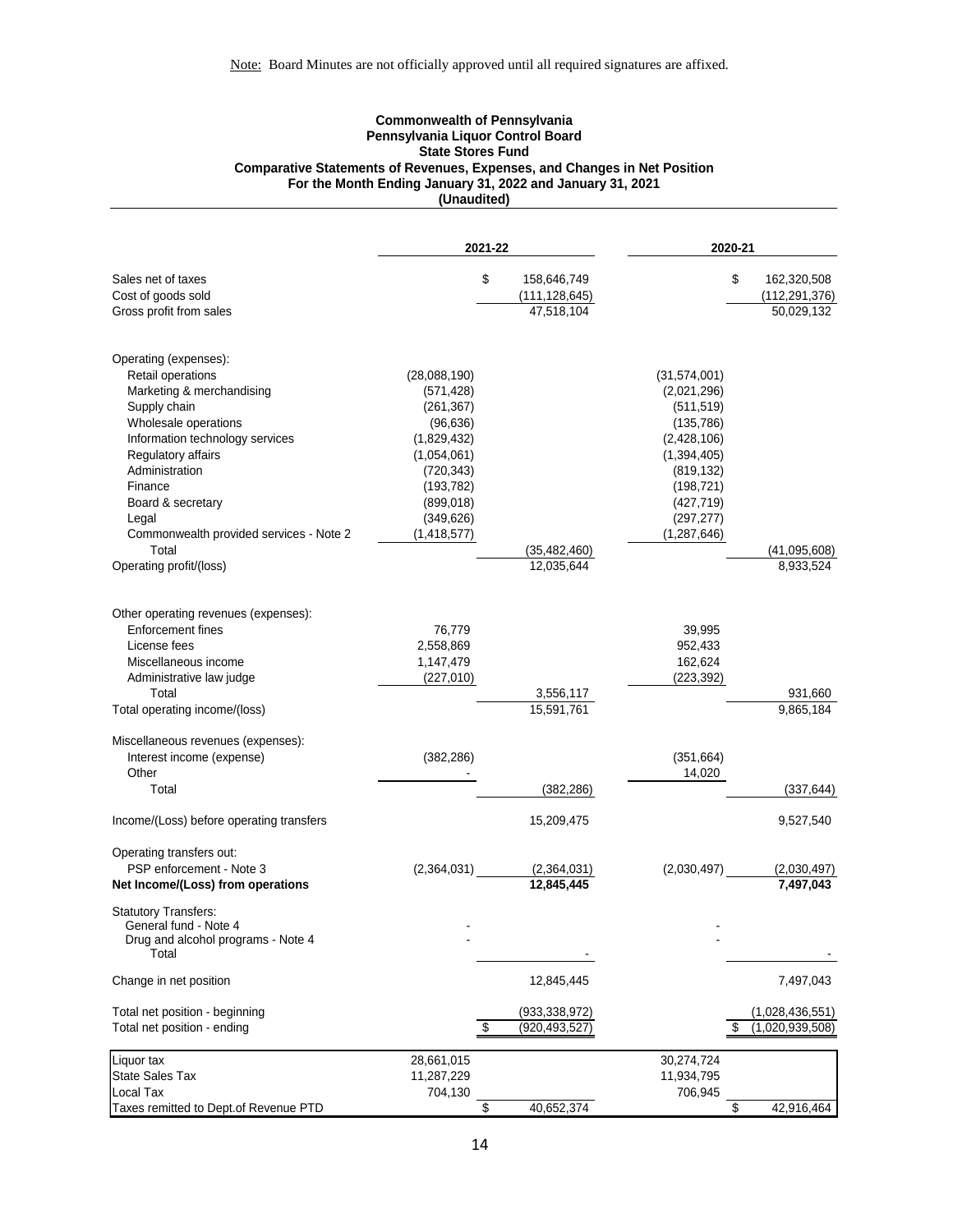### **Commonwealth of Pennsylvania Pennsylvania Liquor Control Board State Stores Fund Comparative Statements of Revenues, Expenses, and Changes in Net Position For the Seven Months Ending January 31, 2022 and January 31, 2021 (Unaudited)**

|                                                      |                 | 2021-22 |                               |                 | 2020-21 |                             |
|------------------------------------------------------|-----------------|---------|-------------------------------|-----------------|---------|-----------------------------|
| Sales net of taxes                                   |                 | \$      | 1,448,548,349                 |                 | \$      | 1,369,534,231               |
| Cost of goods sold                                   |                 |         | (997, 348, 893)               |                 |         | (923, 053, 833)             |
| Gross profit from sales                              |                 |         | 451,199,456                   |                 |         | 446,480,398                 |
| Operating (expenses):                                |                 |         |                               |                 |         |                             |
| Retail operations                                    | (200, 709, 337) |         |                               | (218, 764, 694) |         |                             |
| Marketing & merchandising                            | (6, 160, 608)   |         |                               | (7,926,646)     |         |                             |
| Supply chain                                         | (2,381,145)     |         |                               | (4,503,961)     |         |                             |
| Wholesale operations                                 | (783, 558)      |         |                               | (926, 013)      |         |                             |
| Information technology services                      | (13, 382, 159)  |         |                               | (15,660,147)    |         |                             |
| Regulatory affairs                                   | (8,372,543)     |         |                               | (9,899,151)     |         |                             |
| Administration                                       | (5,277,933)     |         |                               | (5,654,549)     |         |                             |
| Finance                                              | (1,462,426)     |         |                               | (1,651,109)     |         |                             |
| Board & secretary                                    | (5,839,670)     |         |                               | (1,832,045)     |         |                             |
| Legal                                                | (2,495,941)     |         |                               | (2, 117, 113)   |         |                             |
| Commonwealth provided services - Note 2<br>Total     | (9,975,014)     |         | (256, 840, 334)               | (8,964,703)     |         | (277,900,130)               |
| Operating profit/(loss)                              |                 |         | 194.359.122                   |                 |         | 168,580,268                 |
|                                                      |                 |         |                               |                 |         |                             |
| Other operating revenues (expenses):                 |                 |         |                               |                 |         |                             |
| <b>Enforcement fines</b>                             | 600,655         |         |                               | 645,732         |         |                             |
| License fees                                         | 13,604,263      |         |                               | 15,301,518      |         |                             |
| Miscellaneous income                                 | 3,927,888       |         |                               | 1,261,297       |         |                             |
| Administrative law judge                             | (1,644,324)     |         |                               | (1,584,588)     |         |                             |
| Total                                                |                 |         | 16,488,482                    |                 |         | 15,623,958                  |
| Total operating income/(loss)                        |                 |         | 210,847,604                   |                 |         | 184,204,226                 |
| Miscellaneous revenues (expenses):                   |                 |         |                               |                 |         |                             |
| Interest income (expense)                            | (2,656,656)     |         |                               | (2,323,972)     |         |                             |
| Other                                                | 46,420          |         |                               | 14,020          |         |                             |
| Total                                                |                 |         | (2,610,236)                   |                 |         | (2,309,952)                 |
| Income/(Loss) before operating transfers             |                 |         | 208,237,368                   |                 |         | 181,894,274                 |
| Operating transfers out:<br>PSP enforcement - Note 3 |                 |         |                               |                 |         |                             |
| Net Income/(Loss) from operations                    | (17, 442, 557)  |         | (17, 442, 557)<br>190,794,811 | (17,084,325)    |         | (17,084,325)<br>164,809,949 |
| <b>Statutory Transfers:</b>                          |                 |         |                               |                 |         |                             |
| General fund - Note 4                                | (100,000,000)   |         |                               | (100,000,000)   |         |                             |
| Drug and alcohol programs - Note 4<br>Total          |                 |         | (100,000,000)                 |                 |         | (100,000,000)               |
| Change in net position                               |                 |         | 90,794,811                    |                 |         | 64,809,949                  |
| Total net position - beginning                       |                 |         | (1,011,288,338)               |                 |         | (1,085,749,457)             |
| Total net position - ending                          |                 | \$      | (920, 493, 527)               |                 | S       | (1,020,939,508)             |
| Liquor tax                                           | 259,672,030     |         |                               | 245,083,477     |         |                             |
| <b>State Sales Tax</b>                               | 102,200,768     |         |                               | 96,635,096      |         |                             |
| <b>Local Tax</b>                                     | 6,241,311       |         |                               | 5,431,958       |         |                             |
| Taxes remitted to Dept.of Revenue YTD                |                 | \$      | 368,114,109                   |                 | \$      | 347,150,531                 |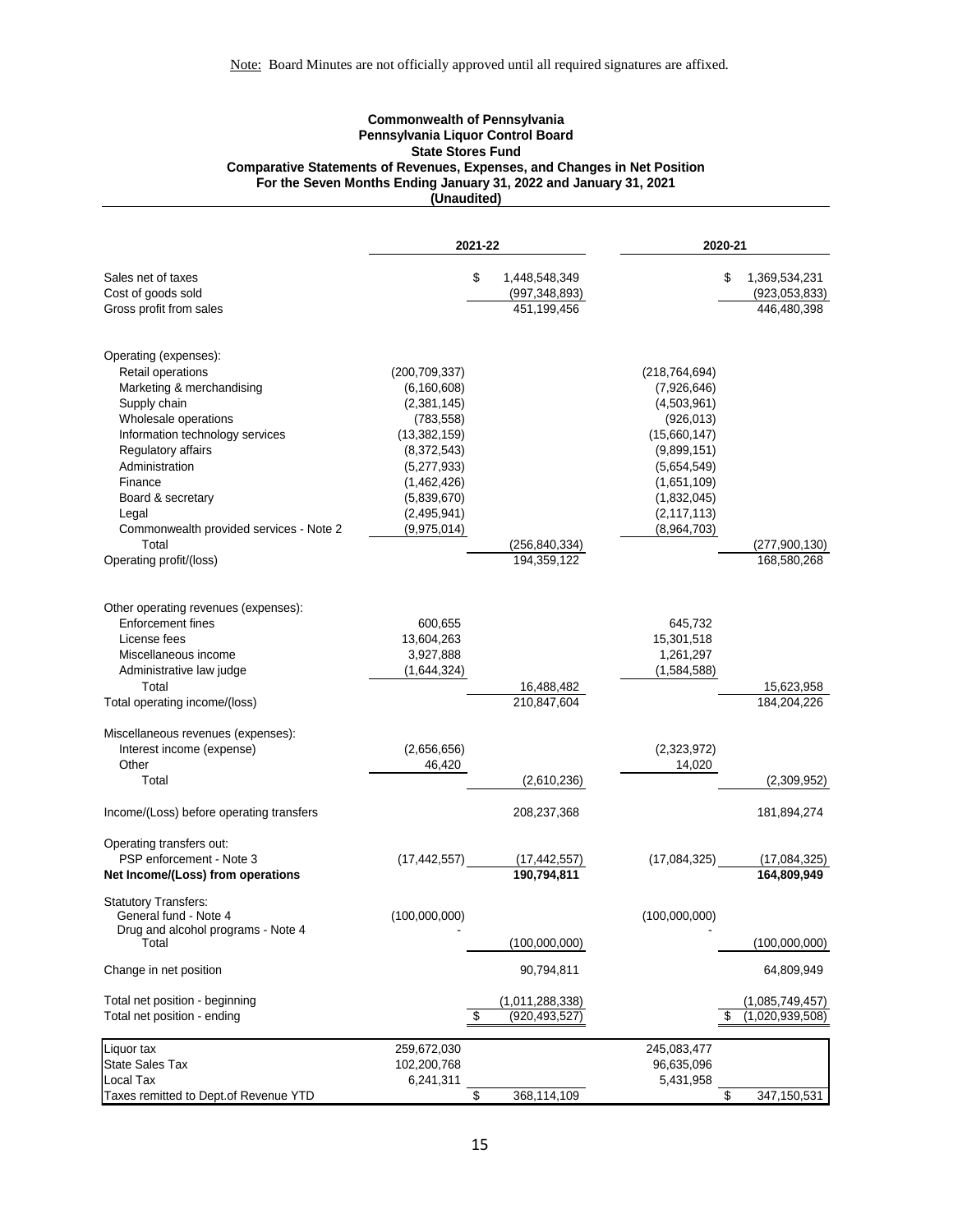# **FINANCIAL REPORT**........................... *Michael J. Burns, Comptroller Operations, Office of Budget*

### **Commonwealth of Pennsylvania Pennsylvania Liquor Control Board State Stores Fund Comparative Statement of Net Position (Unaudited)**

|                                                   | <b>February 28, 2022</b> | February 28, 2021* |                 |  |
|---------------------------------------------------|--------------------------|--------------------|-----------------|--|
| <u>ASSETS</u>                                     |                          |                    |                 |  |
| Current assets:                                   |                          |                    |                 |  |
| Cash                                              | \$<br>46,805,260         | \$                 | 53,728,789      |  |
| Investments - short term                          | 276,777,364              |                    | 281,119,634     |  |
| Accounts and claims receivable, net               | 8,184,653                |                    | 7,507,994       |  |
| Due from other funds - Note 9                     |                          |                    |                 |  |
| Merchandise inventories, net                      | 197,922,362              |                    | 221,846,011     |  |
| Operating supplies                                | 573,689                  |                    | 394,979         |  |
| Prepaid expenses                                  | 1,029,865                |                    | 1,145,440       |  |
| Total current assets                              | 531,293,193              |                    | 565,742,847     |  |
| Non-current assets:                               |                          |                    |                 |  |
| Non-depreciable capital assets:                   |                          |                    |                 |  |
| Land                                              | 322,973                  |                    | 322,973         |  |
| Depreciable capital assets:                       |                          |                    |                 |  |
| <b>Building</b>                                   | 10,712,687               |                    | 21,009,026      |  |
| Leasehold improvements                            | 209,134                  |                    | 197,771         |  |
| Machinery and equipment                           | 47,708,201               |                    | 49,065,922      |  |
| Intangible - internally generated software        | 45,421,308               |                    | 27,595,545      |  |
| Intangible - right to use leases - Note 10        | 353,318,563              |                    | 300,742,181     |  |
| Less: accumulated depreciation                    | 156,385,129              |                    | 103,913,117     |  |
| Net depreciable capital assets                    | 300,984,764              |                    | 294,697,328     |  |
| Total non-current capital assets                  | 301,307,737              |                    | 295,020,301     |  |
| <b>Total assets</b>                               | 832,600,930<br>\$        |                    | 860,763,148     |  |
| Total deferred outflows of resources - Notes 5, 6 | \$<br>191,823,647        | \$                 | 153,833,669     |  |
| <b>LIABILITIES</b>                                |                          |                    |                 |  |
|                                                   |                          |                    |                 |  |
| Current liabilities:                              |                          |                    |                 |  |
| Trade accounts payable                            | \$<br>263,901,462        | \$                 | 304,088,856     |  |
| Other accounts payable                            | 13,215,667               |                    | 24,454,386      |  |
| Accrued expenses                                  | 22,938,702               |                    | 21,129,755      |  |
| OPEB - Note 6                                     |                          |                    | 2,082,000       |  |
| Self-insurance, workers' compensation - Note 7    | 6,298,715                |                    | 9,595,210       |  |
| Due to other funds - Note 9                       | 8,780,740                |                    | 7,963,575       |  |
| Due to fiduciary funds - Note 9                   | 3,362,139                |                    | 3,352,830       |  |
| Due to other governments - Note 9                 | 947,892                  |                    | 915,488         |  |
| Right to use liabilities - Note 10                | 55,230,486               |                    | 19,256,668      |  |
| <b>Total current liabilities</b>                  | 374,675,803              |                    | 392,838,768     |  |
| Non-current liabilities:                          |                          |                    |                 |  |
| OPEB - Note 6                                     | 458,891,000              |                    | 482,263,000     |  |
| Self-insurance, workers' compensation - Note 7    | 62,900,982               |                    | 47,995,269      |  |
| Net pension liability - Note 5                    | 473,344,228              |                    | 481,619,720     |  |
| Compensated absences - Note 1                     | 25,995,401               |                    | 24,809,043      |  |
| Right to use liabilities - Note 10                | 208,818,401              |                    | 247,271,495     |  |
| Total non-current liabilities                     | 1,229,950,012            |                    | 1,283,958,527   |  |
|                                                   |                          |                    |                 |  |
| <b>Total liabilities</b>                          | \$<br>1,604,625,815      | \$                 | 1,676,797,295   |  |
| Total deferred inflows of resources - Notes 5, 6  | \$<br>319,490,064        | \$                 | 338,957,538     |  |
| <b>NET POSITION</b>                               |                          |                    |                 |  |
| Net investment in capital assets                  | \$<br>37,258,850         | \$                 | 28,492,138      |  |
| Deficit                                           | (936, 950, 152)          |                    | (1,029,650,154) |  |
| Total net position                                | \$<br>(899, 691, 302)    | \$                 | (1,001,158,016) |  |

\* The prior fiscal year (FY) 2020-21 comparative Net investment in capital assets and Deficit amounts are adjusted to include the Right to use liabilities associated with Intangibles - right to use leases as part of Net investment in capital assets, and excluding them from Deficit. The adjustments did not affect Total net position.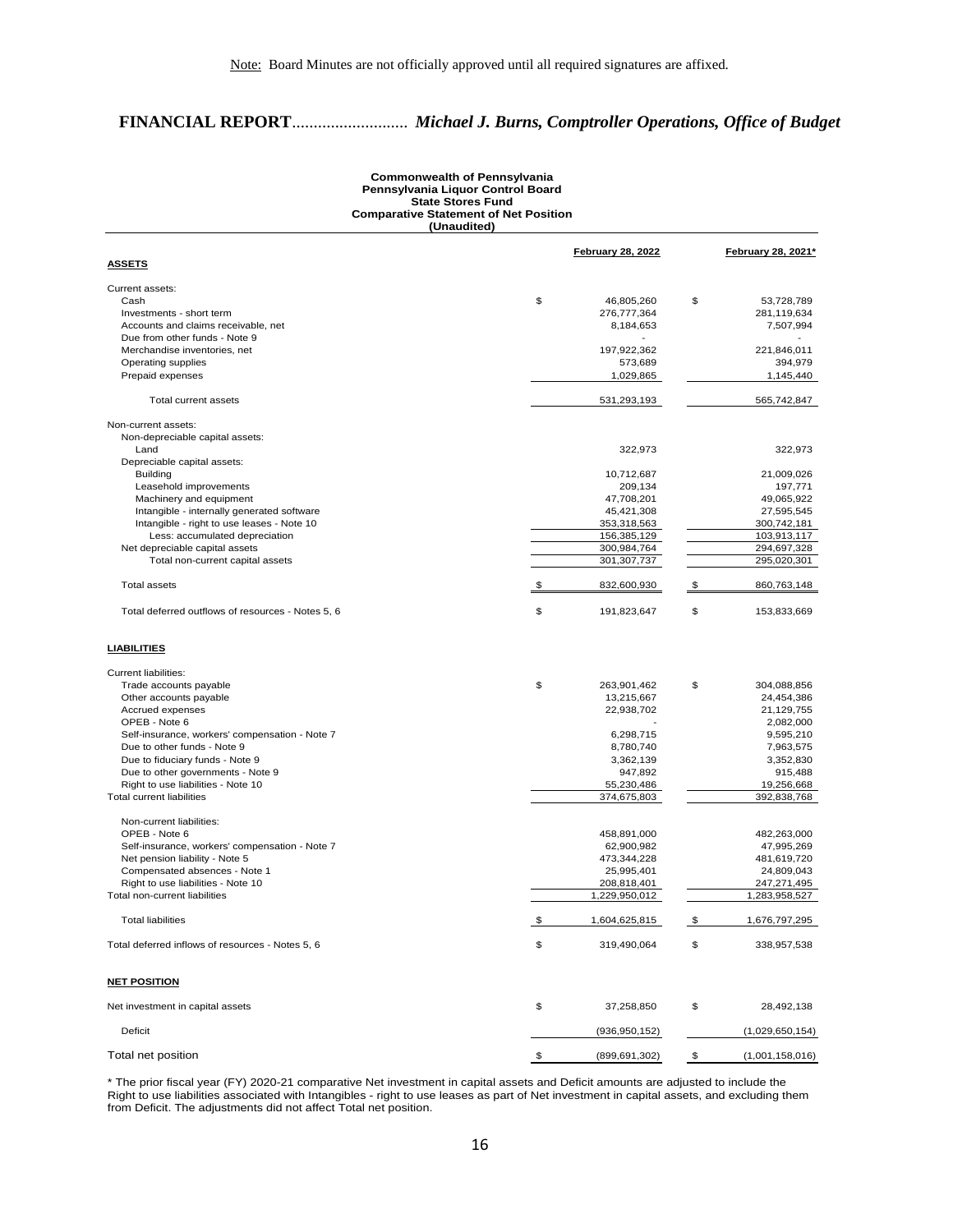### **Commonwealth of Pennsylvania Pennsylvania Liquor Control Board State Stores Fund Comparative Statements of Revenues, Expenses, and Changes in Net Position For the Month Ending February 28, 2022 and February 28, 2021 (Unaudited)**

|                                                                 |                          | 2021-22                                    |                          | 2020-21               |  |  |
|-----------------------------------------------------------------|--------------------------|--------------------------------------------|--------------------------|-----------------------|--|--|
| Sales net of taxes                                              |                          | \$<br>175,682,164                          |                          | \$<br>169,782,109     |  |  |
| Cost of goods sold                                              |                          | (121, 311, 568)                            |                          | (116, 162, 101)       |  |  |
| Gross profit from sales                                         |                          | 54,370,596                                 |                          | 53,620,008            |  |  |
| Operating (expenses):                                           |                          |                                            |                          |                       |  |  |
| Retail operations                                               | (25, 364, 624)           |                                            | (26, 219, 307)           |                       |  |  |
| Marketing & merchandising                                       | (493, 591)               |                                            | (585, 104)               |                       |  |  |
| Supply chain                                                    | (364,065)                |                                            | (395, 264)               |                       |  |  |
| Wholesale operations                                            | (81, 924)                |                                            | (111, 018)               |                       |  |  |
| Information technology services                                 | (1,957,700)              |                                            | (2, 103, 389)            |                       |  |  |
| Regulatory affairs                                              | (978, 563)               |                                            | (1,005,575)              |                       |  |  |
| Administration                                                  | (674, 997)               |                                            | (672, 293)               |                       |  |  |
| Finance                                                         | (168, 496)               |                                            | (164, 872)               |                       |  |  |
| Board & secretary                                               | (1,940,744)              |                                            | (297,008)                |                       |  |  |
| Legal                                                           | (409, 260)               |                                            | (253, 136)               |                       |  |  |
| Commonwealth provided services - Note 2                         | (1,342,410)              |                                            | (1, 194, 832)            |                       |  |  |
| Total                                                           |                          | (33, 776, 374)                             |                          | (33,001,798)          |  |  |
| Operating profit/(loss)                                         |                          | 20,594,222                                 |                          | 20,618,210            |  |  |
|                                                                 |                          |                                            |                          |                       |  |  |
| Other operating revenues (expenses):                            |                          |                                            |                          |                       |  |  |
| <b>Enforcement fines</b>                                        | 76,500                   |                                            | 58,473                   |                       |  |  |
| License fees                                                    | 2,677,666                |                                            | 1,726,712                |                       |  |  |
| Miscellaneous income                                            | 150,029                  |                                            | 158,428                  |                       |  |  |
| Administrative law judge                                        | (210, 314)               |                                            | (193, 579)               |                       |  |  |
| Total                                                           |                          | 2,693,881                                  |                          | 1,750,034             |  |  |
| Total operating income/(loss)                                   |                          | 23,288,103                                 |                          | 22,368,244            |  |  |
| Miscellaneous revenues (expenses):<br>Interest income (expense) | (368, 617)               |                                            | (390, 786)               |                       |  |  |
| Other                                                           |                          |                                            |                          |                       |  |  |
| Total                                                           |                          |                                            |                          |                       |  |  |
|                                                                 |                          | (368, 617)                                 |                          | (390, 786)            |  |  |
| Income/(Loss) before operating transfers                        |                          | 22,919,486                                 |                          | 21,977,458            |  |  |
| Operating transfers out:<br>PSP enforcement - Note 3            | (2, 117, 261)            | (2, 117, 261)                              | (2, 195, 966)            | (2, 195, 966)         |  |  |
| Net Income/(Loss) from operations                               |                          | 20,802,225                                 |                          | 19.781.492            |  |  |
| <b>Statutory Transfers:</b><br>General fund - Note 4            |                          |                                            |                          |                       |  |  |
| Drug and alcohol programs - Note 4                              |                          |                                            |                          |                       |  |  |
| Total                                                           |                          |                                            |                          |                       |  |  |
| Change in net position                                          |                          | 20,802,225                                 |                          | 19,781,492            |  |  |
| Total net position - beginning                                  |                          | (920, 493, 527)                            |                          | (1,020,939,508)       |  |  |
| Total net position - ending                                     |                          | $\sqrt[6]{\frac{2}{5}}$<br>(899, 691, 302) |                          | (1,001,158,016)<br>\$ |  |  |
| Liquor tax<br><b>State Sales Tax</b>                            | 31,784,959<br>12,510,872 |                                            | 31,440,983<br>12,392,432 |                       |  |  |
| Local Tax                                                       | 825,425                  |                                            | 759,520                  |                       |  |  |
| Taxes remitted to Dept.of Revenue PTD                           |                          | \$<br>45, 121, 256                         |                          | \$<br>44,592,935      |  |  |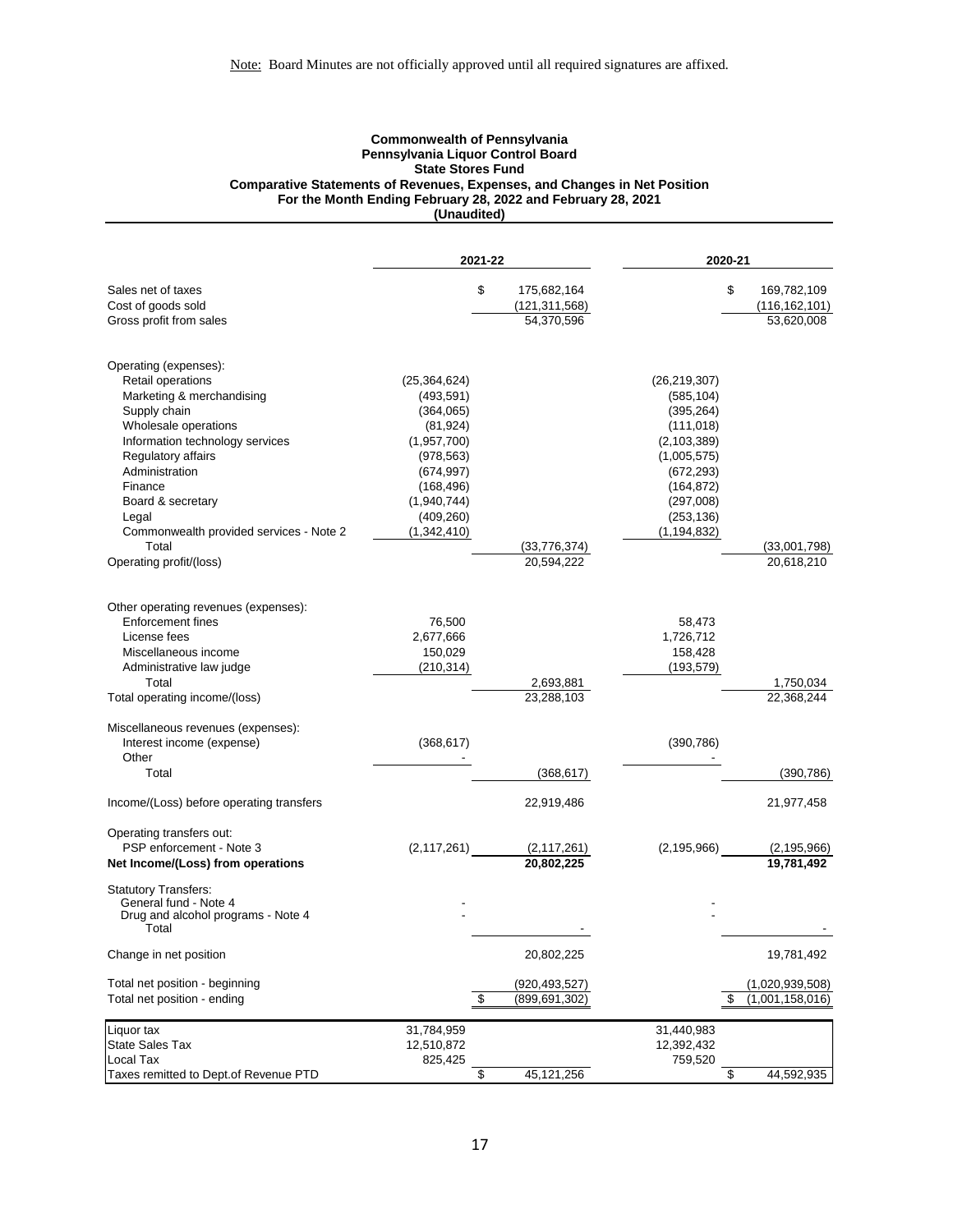### **Commonwealth of Pennsylvania Pennsylvania Liquor Control Board State Stores Fund Comparative Statements of Revenues, Expenses, and Changes in Net Position For the Eight Months Ending February 28, 2022 and February 28, 2021 (Unaudited)**

|                                                         |                               | 2021-22            | 2020-21                        |                       |  |
|---------------------------------------------------------|-------------------------------|--------------------|--------------------------------|-----------------------|--|
| Sales net of taxes                                      | \$                            | 1,624,230,513      |                                | \$<br>1,539,316,340   |  |
| Cost of goods sold                                      |                               | (1, 118, 660, 460) |                                | (1,039,215,934)       |  |
| Gross profit from sales                                 |                               | 505,570,053        |                                | 500,100,406           |  |
| Operating (expenses):                                   |                               |                    |                                |                       |  |
| Retail operations                                       | (226,073,961)                 |                    | (244, 984, 001)                |                       |  |
| Marketing & merchandising                               | (6,654,200)                   |                    | (8,511,750)                    |                       |  |
| Supply chain                                            | (2,745,210)                   |                    | (4,899,225)                    |                       |  |
| Wholesale operations<br>Information technology services | (865, 481)                    |                    | (1,037,031)                    |                       |  |
| Regulatory affairs                                      | (15, 339, 860)<br>(9,351,106) |                    | (17,763,536)<br>(10, 904, 725) |                       |  |
| Administration                                          | (5,952,930)                   |                    | (6,326,843)                    |                       |  |
| Finance                                                 | (1,630,922)                   |                    | (1,815,980)                    |                       |  |
| Board & secretary                                       | (7,780,414)                   |                    | (2, 129, 053)                  |                       |  |
| Legal                                                   | (2,905,201)                   |                    | (2,370,249)                    |                       |  |
| Commonwealth provided services - Note 2                 | (11,317,424)                  |                    | (10,159,535)                   |                       |  |
| Total                                                   |                               | (290, 616, 709)    |                                | (310, 901, 928)       |  |
| Operating profit/(loss)                                 |                               | 214,953,344        |                                | 189,198,478           |  |
|                                                         |                               |                    |                                |                       |  |
| Other operating revenues (expenses):                    |                               |                    |                                |                       |  |
| <b>Enforcement fines</b><br>License fees                | 677,155                       |                    | 704,205                        |                       |  |
|                                                         | 16,281,929<br>4,077,917       |                    | 17,028,229<br>1,419,725        |                       |  |
| Miscellaneous income<br>Administrative law judge        | (1,854,638)                   |                    | (1,778,167)                    |                       |  |
| Total                                                   |                               | 19,182,363         |                                | 17,373,992            |  |
| Total operating income/(loss)                           |                               | 234,135,707        |                                | 206,572,470           |  |
| Miscellaneous revenues (expenses):                      |                               |                    |                                |                       |  |
| Interest income (expense)                               | (3,025,273)                   |                    | (2,714,758)                    |                       |  |
| Other                                                   | 46,420                        |                    | 14,020                         |                       |  |
| Total                                                   |                               | (2,978,853)        |                                | (2,700,738)           |  |
| Income/(Loss) before operating transfers                |                               | 231, 156, 854      |                                | 203,871,732           |  |
| Operating transfers out:<br>PSP enforcement - Note 3    | (19,559,818)                  | (19,559,818)       | (19, 280, 291)                 | (19, 280, 291)        |  |
| Net Income/(Loss) from operations                       |                               | 211,597,036        |                                | 184,591,441           |  |
| <b>Statutory Transfers:</b><br>General fund - Note 4    | (100,000,000)                 |                    | (100,000,000)                  |                       |  |
| Drug and alcohol programs - Note 4                      |                               |                    |                                |                       |  |
| Total                                                   |                               | (100,000,000)      |                                | (100,000,000)         |  |
| Change in net position                                  |                               | 111,597,036        |                                | 84,591,441            |  |
| Total net position - beginning                          |                               | (1,011,288,338)    |                                | (1,085,749,457)       |  |
| Total net position - ending                             | \$                            | (899, 691, 302)    |                                | (1,001,158,016)<br>\$ |  |
| Liquor tax                                              | 291,456,989                   |                    | 276,524,460                    |                       |  |
| <b>State Sales Tax</b>                                  | 114,711,640                   |                    | 109,027,528                    |                       |  |
| Local Tax                                               | 7,066,736                     |                    | 6,191,478                      |                       |  |
| Taxes remitted to Dept.of Revenue YTD                   | \$                            | 413,235,365        |                                | 391,743,466<br>\$     |  |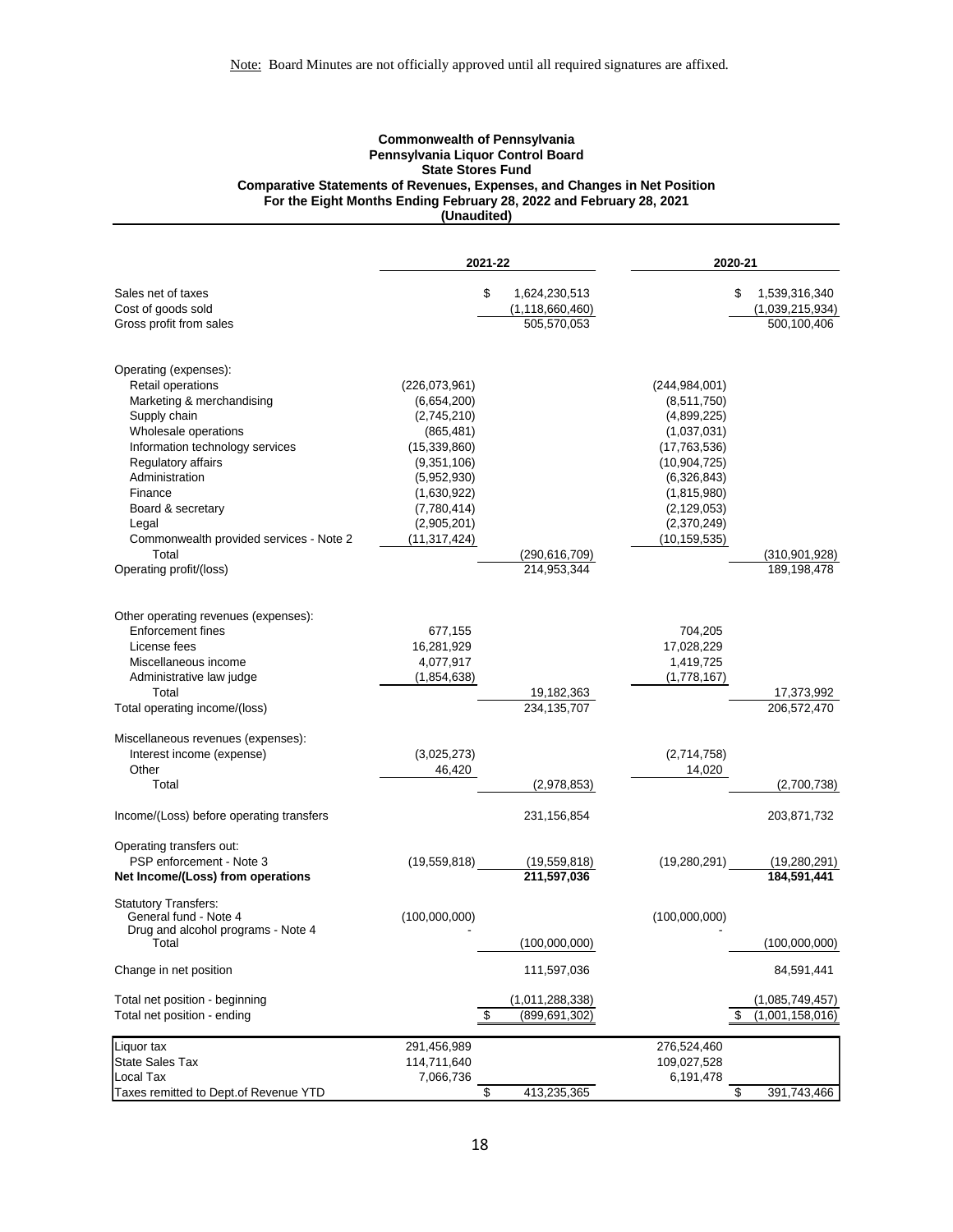### <span id="page-18-0"></span>**OTHER ISSUES**

*Employee Retirement – 30 Years' Commonwealth Service………………...……Chairman Tim Holden*

John Stark – Board Secretary, Pennsylvania Liquor Control Board

Board Member Negra made comments about Mr. Stark's retirement, indicating that Mr. Stark was one of several key PLCB personnel to retire this year. Board Member Negra then read the retirement certificate:

*"The Pennsylvania Control Board proudly presents this certificate, honoring the retirement of John K. Stark from the Commonwealth of Pennsylvania on the 16th day of April 2022. We wish to express our sincere thanks and gratitude for your 30 years of dedicated service and wish you a happy, healthy and enjoyable retirement."*

Mr. Negra continued with his own comments, saying that he couldn't have said it better himself and that Mr. Stark had been rock solid in the 8 years that he (Mr. Negra) had been at the PLCB. He has run great meetings and been a great mentor and was one of the rocks of agency who would be missed greatly.

Chairman Holden then commented. He wanted to echo Mr. Negra's comments and said that Mr. Stark had been great for the agency through all these years. He had been a great help to the agency and to Mr. Holden. He will be missed and Mr. Holden regretted that he wasn't able to be at the meeting in person. He said he would celebrate with Mr. Stark when he returned.

Board Member Isenhour commented next, saying she also wanted to echo Board Member Negra and Chairman Holden. She said that they would miss his soothing, strong voice at the Board Meetings. His voice was the one voice she could always hear. She continued by saying that she wanted to wish him and his wife all the best and hoped he enjoys his retirement years. It was well earned and well deserved.

## **CITIZEN COMMENT/BUSINESS FROM THE FLOOR**

None

## **NEXT BOARD MEETING**

**The next meeting of the PLCB will be a formal meeting on Wednesday, April 27, 2022 beginning at 11:00 A.M. Prior to the public meeting, there will be an Executive Session to discuss matters of personnel and to engage in non-deliberative informational discussions, some of which are regarding actions and matters which have been approved at previous public meetings.**